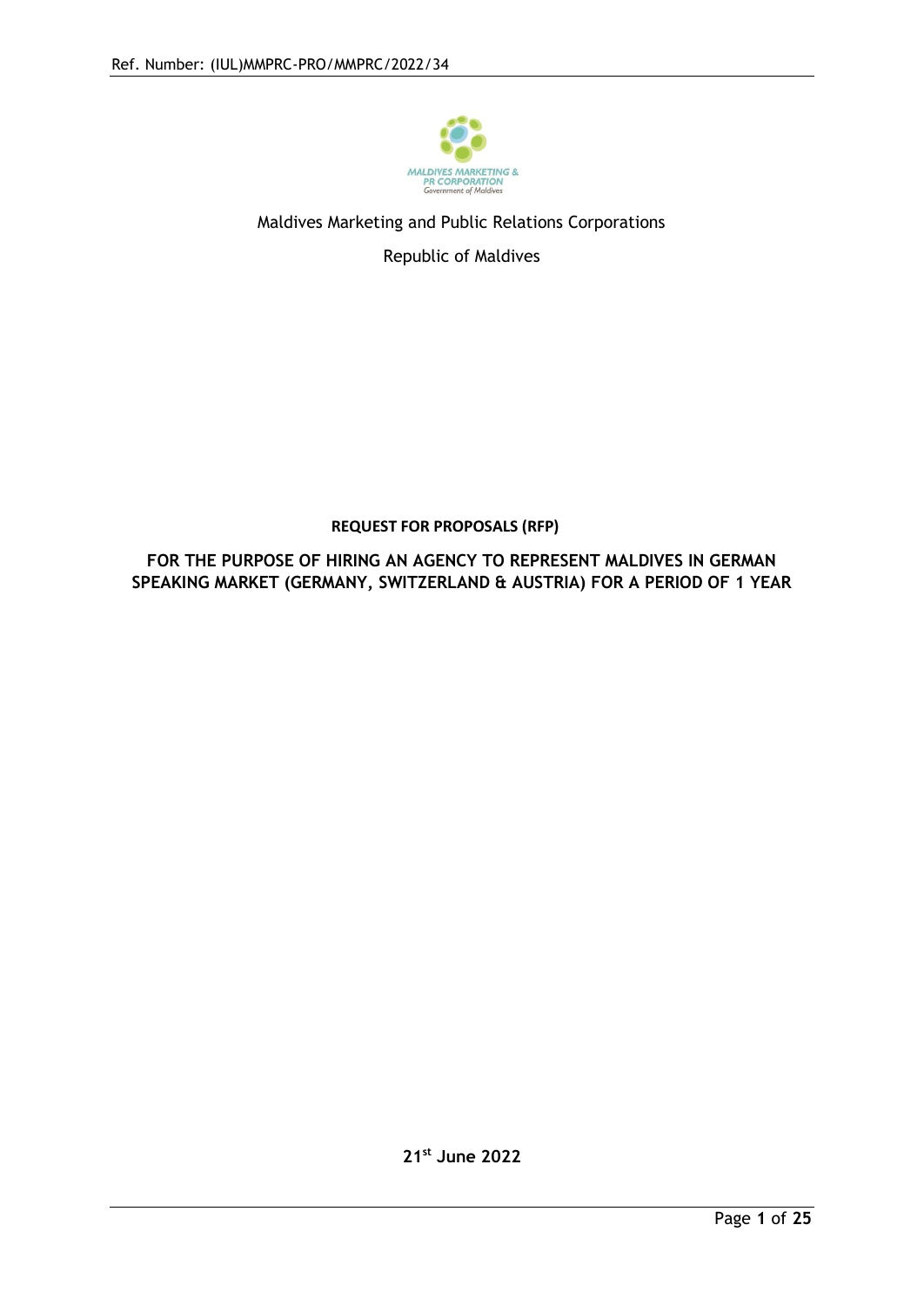| Section 1 - Instruction to Tenderers |                                                                       |                                                                      |
|--------------------------------------|-----------------------------------------------------------------------|----------------------------------------------------------------------|
| 1.                                   | General                                                               |                                                                      |
| 1.1                                  | Announcement Number:                                                  | (IUL) MMPRC-PRO/MMPRC/2022/34                                        |
| 1.2                                  | Announcement Date:                                                    | 21 <sup>st</sup> June 2022                                           |
| 1.3                                  | Project:                                                              | HIRING AN AGENCY TO REPRESENT MALDIVES                               |
|                                      |                                                                       | IN GERMAN SPEAKING MARKET (GERMANY,                                  |
|                                      |                                                                       | SWITZERLAND & AUSTRIA) FOR A PERIOD OF 1                             |
|                                      |                                                                       | <b>YEAR</b>                                                          |
| 1.4                                  | Registration Deadline (Date                                           | 23rd June 2022 via E-Mail, before 1400 hours                         |
|                                      | & Time)                                                               | (MALDIVES LOCAL TIME)                                                |
| 1.5                                  | Submission Deadline (Date                                             | 30 <sup>th</sup> June 2022 via E-Mail, before 1400 hours             |
|                                      | & Time)                                                               | (MALDIVES LOCAL TIME)                                                |
| 1.6                                  | Contact Info                                                          | Mr. Hassan Shaheel                                                   |
|                                      |                                                                       | General Manager, Procurement                                         |
|                                      |                                                                       | Maldives Marketing and Public Relations                              |
|                                      |                                                                       | Corporation                                                          |
|                                      |                                                                       | H. Zonaria, 2nd Floor, Boduthakurufaanu                              |
|                                      |                                                                       | Magu, Male' Republic of Maldives                                     |
|                                      |                                                                       | Telephone: +960 3323228 Email:                                       |
|                                      |                                                                       | shaheel@visitmaldives.com                                            |
|                                      |                                                                       | procurement@visitmaldives.com                                        |
| 2.                                   | <b>Procedure of Tendering</b>                                         |                                                                      |
| 2.1                                  | <b>Eligible Tenderers:</b>                                            |                                                                      |
|                                      |                                                                       | a) A Tenderer may be a sole proprietor, private entity, a registered |
|                                      | company or government-owned entity or any combination of them in      |                                                                      |
|                                      | the form of a joint venture, under an existing agreement, or with the |                                                                      |
|                                      | intent to constitute a legally enforceable joint venture. If the      |                                                                      |
|                                      |                                                                       | certificate is in other language, English translation should be      |
|                                      | provided and should be attested.                                      |                                                                      |
|                                      |                                                                       | b) The Bidder/Respondent should have at least 1 registered office in |
|                                      |                                                                       | German Speaking Market (Germany, Switzerland & Austria)              |
|                                      | C)                                                                    | The Bidder/Respondent should have a minimum of 20 percent of the     |
|                                      |                                                                       | total 12 months retainer fee for the quoted price in their bank      |
|                                      | account.                                                              |                                                                      |
|                                      |                                                                       |                                                                      |
|                                      |                                                                       |                                                                      |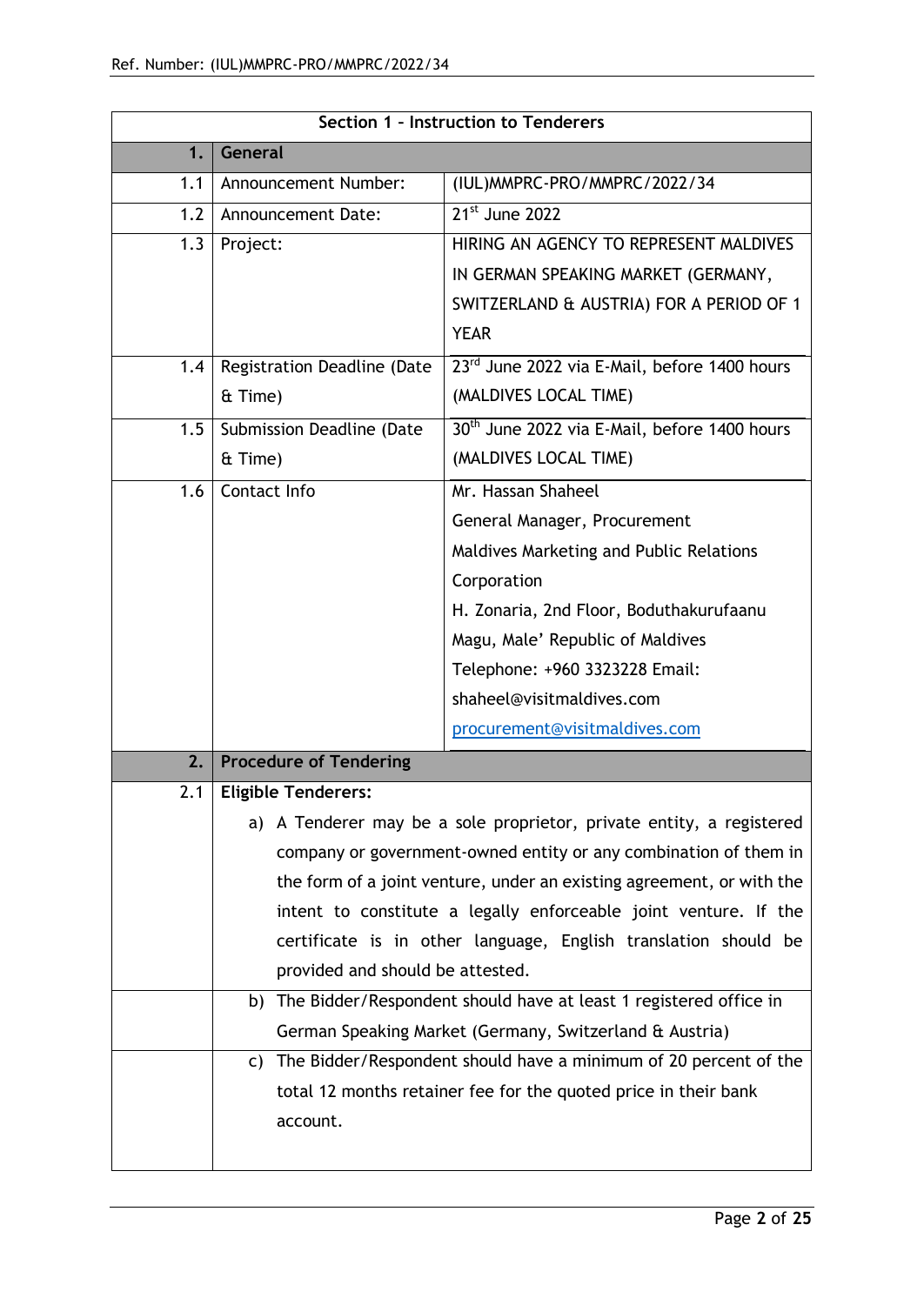| 2.2 | <b>Amendments to Tender Documents:</b>                                                |
|-----|---------------------------------------------------------------------------------------|
|     | (a) At any time prior to the deadline for submission of Tenders, MMPRC may            |
|     | amend the Tendering Document by issuing addenda.                                      |
|     | (b) Any addendum issued shall be part of the Tendering Document and shall             |
|     | be communicated in writing to all who have obtained the Tendering                     |
|     | Document from MMPRC                                                                   |
|     | (c) To give prospective Tenderers reasonable time in which to take an                 |
|     | addendum into account in preparing their Tenders, the Employer may, at                |
|     | its discretion, extend the deadline for the submission of Tenders                     |
| 2.3 | <b>Registration of Tenderers:</b>                                                     |
|     | To register please email with the following information to                            |
|     | procurement@visitmaldives.com by Thursday, 23 <sup>rd</sup> June 2022 before 1400     |
|     | hrs. (Maldives Local Time).                                                           |
|     | (Only registered parties shall be eligible to submit the proposal)                    |
|     | Company name:                                                                         |
|     | Contact person name:                                                                  |
|     | Email:                                                                                |
|     |                                                                                       |
| 2.4 | Pre-bid meeting: Monday, 27 <sup>th</sup> June 2022 at 1400hrs (Maldives Local Time). |
|     | Meeting link (Google Meet) will be shared via email with the registered               |
|     | tenderers only.                                                                       |
| 2.5 | Clarifications of Bidding document, project, scope of works:                          |
|     | Tuesday, 28 <sup>th</sup> June 2022 before 1400 hrs. (Maldives local time)            |
|     | Email: procurement@visitmaldives.com                                                  |
|     | CC to shaheel@visitmaldives.com                                                       |
| 2.6 | <b>Submission of Tenders:</b>                                                         |
|     | Tenders must be received by MMPRC at the address or by email and no                   |
|     | later than the date and time mentioned below.                                         |
|     | Venue: Maldives Marketing & Public Relations Corporation, 2 <sup>nd</sup> Floor, H.   |
|     | Zonaria, Male'                                                                        |
|     | Date: Thursday, 30 <sup>th</sup> June 2022                                            |
|     | Time: Before 1400 hrs. (Maldives local time)                                          |
|     | Email: procurement@visitmaldives.com                                                  |
|     | shaheel@visitmaldives.com                                                             |
|     |                                                                                       |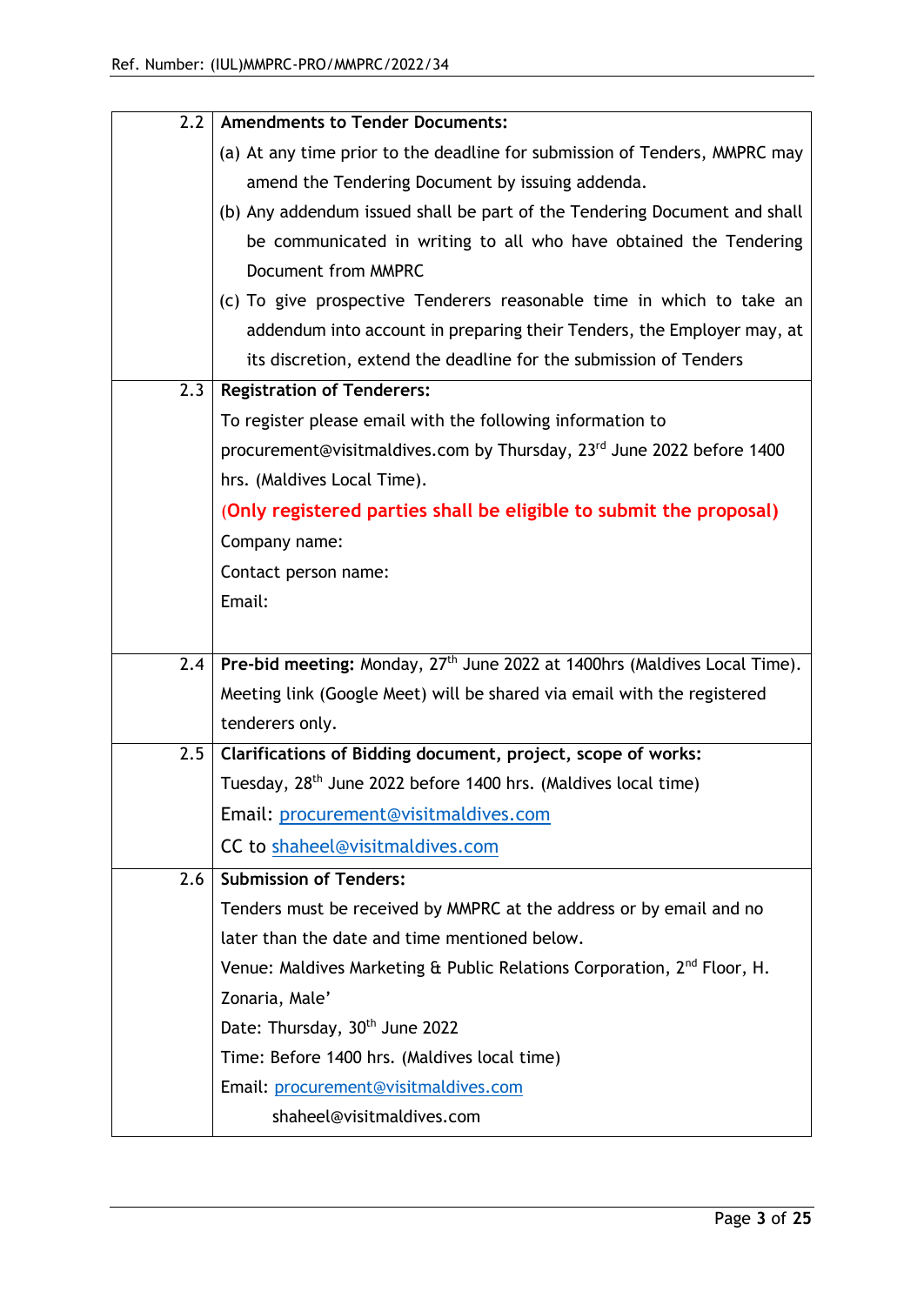| 2.7 <sub>1</sub> | This RFP and all the entities participating in the Bid Process shall be                                      |
|------------------|--------------------------------------------------------------------------------------------------------------|
|                  | governed by the laws of Maldives, without having regard to its principles of                                 |
|                  | conflict of laws. Only the courts at Maldives shall have exclusive jurisdiction                              |
|                  | to entertain, hold trial, and adjudicate upon any dispute in relation to the                                 |
|                  | RFP, Bid Process or any other aspect in relation thereto.                                                    |
| 2.8              | Clear scanned documents must be provided. If it's not possible to read the                                   |
|                  | scanned documents, the evaluation committee has the discretion to                                            |
|                  | disqualify                                                                                                   |
| 3.               | <b>Preparation of Tenders</b>                                                                                |
| 3.1              | <b>Cost of Tendering:</b>                                                                                    |
|                  | The Tenderer shall bear all costs associated with the preparation and                                        |
|                  | submission of its Tender, and MMPRC shall in no case be responsible or liable                                |
|                  | for those costs, regardless of the conduct or outcome of the tendering                                       |
|                  | process.                                                                                                     |
| 3.2              | <b>Language of Tender:</b>                                                                                   |
|                  | The Tender, as well as all correspondence and documents relating to the                                      |
|                  | Tender exchanged by the Tenderer and MMPRC, shall be written in English                                      |
|                  | Language. Supporting documents and printed literature that are part of the                                   |
|                  | Tender may be in another language provided they are accompanied by an                                        |
|                  | accurate translation of the relevant passages in English, in which case, for                                 |
|                  | purposes of interpretation of the Tender, such translation shall govern.                                     |
| 3.3 <sub>2</sub> | <b>Documents Comprising the Tender:</b>                                                                      |
|                  | (a) Cover Letter as per section 5                                                                            |
|                  | The Tender proposal will be disqualified if the document is not                                              |
|                  | submitted with the Tender.                                                                                   |
|                  |                                                                                                              |
|                  | (b) Copy of registration Certificate of Sole proprietorship / Partnership /<br>Company / Corporative Society |
|                  | Tender proposal will not be eligible if the document is not                                                  |
|                  | submitted with the Tender.                                                                                   |
|                  | If certificates are in other language, English translation should be                                         |
|                  | provided and should be attested (The copy of the original                                                    |
|                  | certificate should also be provided along with the translation)                                              |
|                  | (c) Profile of the Tenderer                                                                                  |
|                  | Marks will be deducted if the document is not submitted or is not                                            |
|                  | submitted as per the RFP.                                                                                    |
|                  | Profile of the tenderer should include the following;                                                        |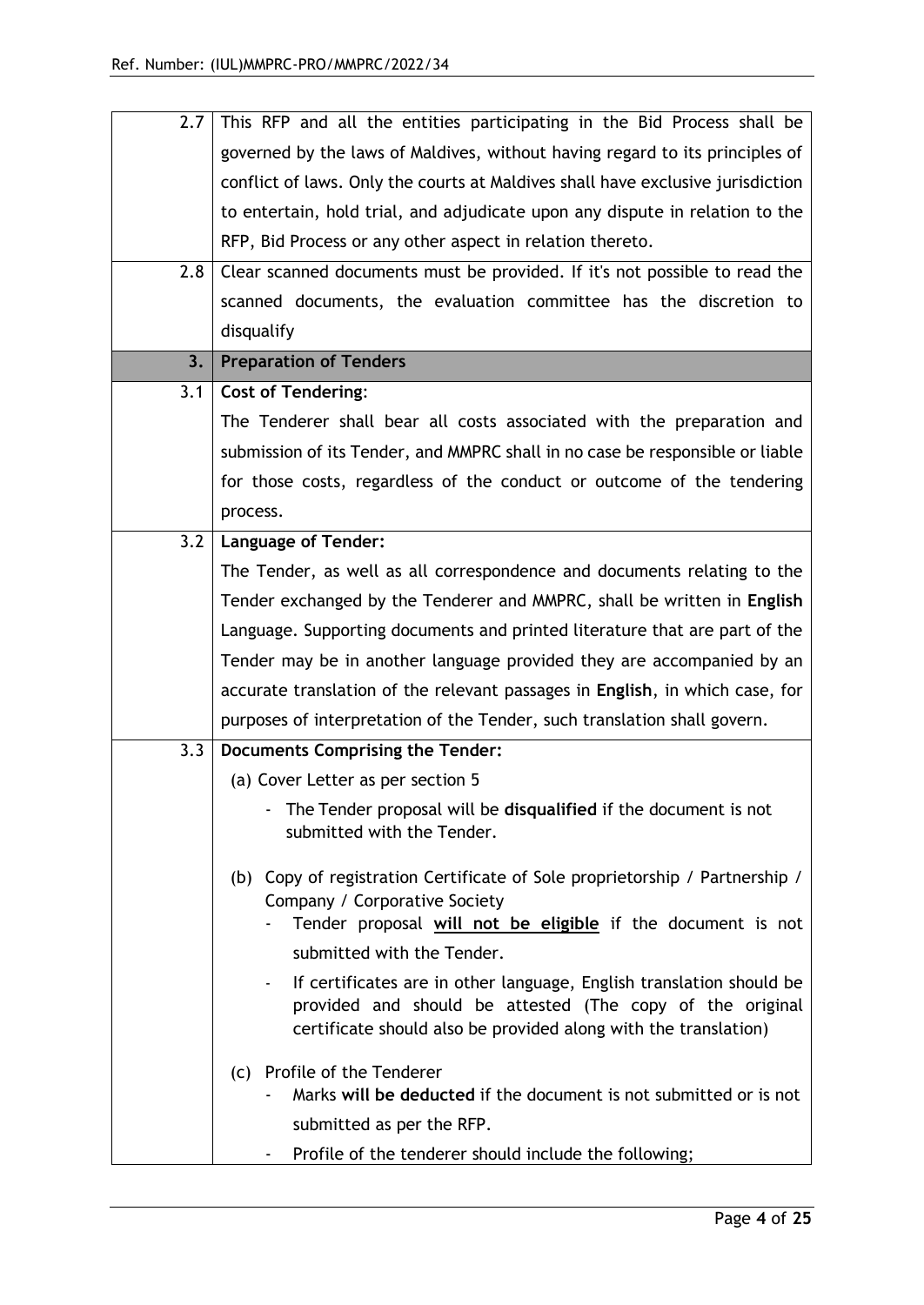| The organizational capacity and structure.<br>$\bullet$                                                                              |
|--------------------------------------------------------------------------------------------------------------------------------------|
| Proposed account team (This team should consist of a<br>٠                                                                            |
| dedicated account manager with minimum 2 years'                                                                                      |
| experience),                                                                                                                         |
| Number of years in operation<br>$\bullet$                                                                                            |
| Location of office(s)<br>$\bullet$                                                                                                   |
| Services offered directly by agency personnel                                                                                        |
| List of the current client list                                                                                                      |
|                                                                                                                                      |
| (d) Tax Registration Certificate                                                                                                     |
| Tender proposal will be disqualified if the document is not                                                                          |
| submitted with the Tender.                                                                                                           |
| In case if tax registration document is not available in Tenderer                                                                    |
| country, please provide an official document stating which type                                                                      |
| of tax registration is provided in the Tenderer country.                                                                             |
| If certificates are in other language, English translation should be<br>$\overline{\phantom{a}}$<br>provided and should be attested. |
| (e) Proof of financial capability (bank letter or bank statement)<br>Tender proposal will not be eligible if the document is not     |
| submitted with the tender or if 20 percent of the total 12 months                                                                    |
| retainer fee for the quoted price not available in their bank                                                                        |
| account.                                                                                                                             |
| Each Bidder/Respondent should submit proof of financial                                                                              |
| capability by submitting one of the following documents;                                                                             |
| Bank reference letter. This letter should be in bank letterhead<br>⋗                                                                 |
| with authorized signature or bank stamp. The                                                                                         |
| Bidder/Respondent should have a minimum of 20 percent of                                                                             |
| the quoted price in their bank account and this should be also                                                                       |
| stated in the reference letter. If the letter is in any other                                                                        |
| language other than English, it should be translated $\alpha$                                                                        |
| attested with authorized signature or bank stamp.                                                                                    |
| <b>OR</b>                                                                                                                            |
| Last 3 months' bank statement on the bank letterhead with<br>⋗                                                                       |
| the authorized signature or the stamp. If the bank statement                                                                         |
| is in any other language other than English, it should be                                                                            |
| translated with authorized signature or bank stamp. The                                                                              |
|                                                                                                                                      |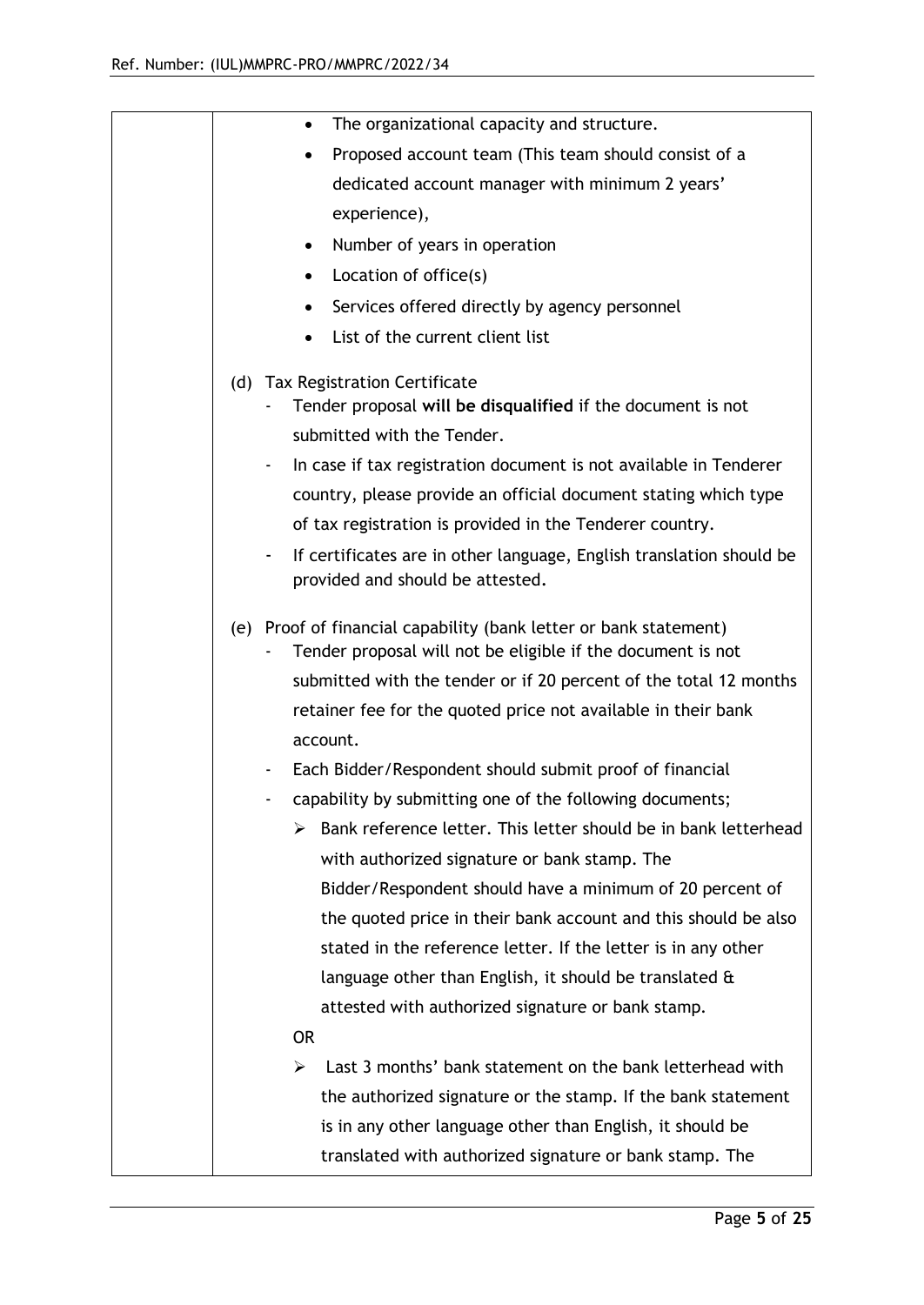| Bidder/Respondent should have a minimum of 20 percent of                 |
|--------------------------------------------------------------------------|
| the quoted price in their bank account.                                  |
|                                                                          |
| (f) Past experience                                                      |
| Tender Proposal will be disqualified if no past experience letter        |
| or email is submitted.                                                   |
| Past experience should be work done within the past 5 years              |
| The Letter or email should contain the contact details for further       |
| reference.                                                               |
| The letters or email should clearly mention the type of work             |
| undertaken for the clients.                                              |
| Work order forms, agreements or award letters will not be                |
| considered as past experience letters.                                   |
|                                                                          |
| (g) Letter indicating authorized signatory to sign the tender documents. |
| Tender proposal will be disqualified if the document is not              |
| submitted with the Tender                                                |
|                                                                          |
| (h) A proof of Familiarity with Maldives as a tourist destination        |
| Marks will be deducted if the document is not submitted or is            |
| not submitted as per the RFP                                             |
| This document should include below information but not limited;          |
| A tourist destination                                                    |
| USPs aspiring to the target                                              |
| German speaking Market performance to Maldives                           |
| Major tour operators selling Maldives                                    |
|                                                                          |
| (i) A proof of familiarity with German Speaking Market (Germany,         |
| Switzerland & Austria)                                                   |
| Marks will be deducted if the document is not submitted or is            |
| not submitted as per the RFP                                             |
| This document should include below information but not limited;<br>٠     |
| Proof of extensive knowledge of German Speaking Market                   |
| (Germany, Switzerland & Austria) and including outbound                  |
| travel,                                                                  |
| German speaking travel trade and media landscape                         |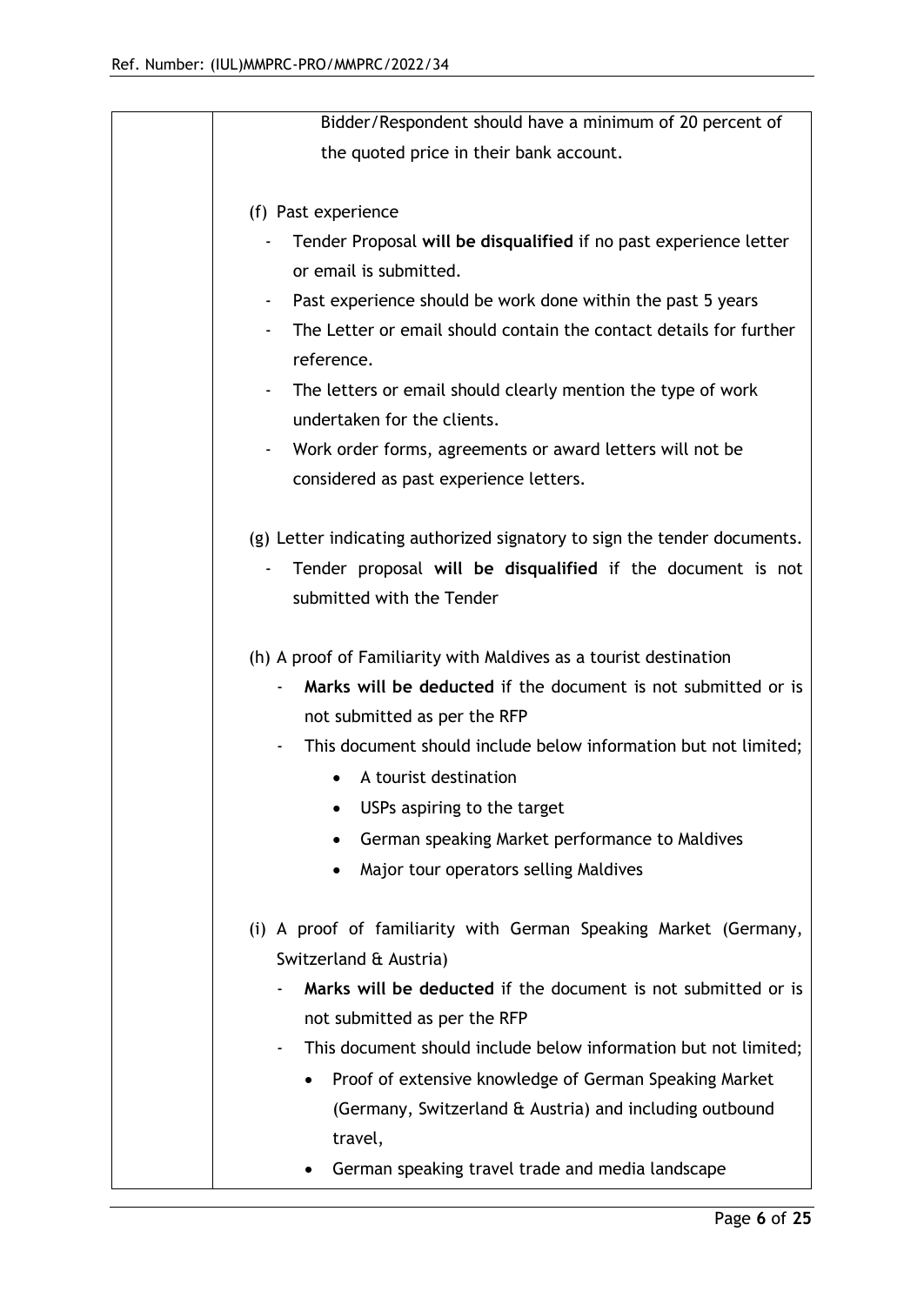|     | Competitor analysis and                                                         |
|-----|---------------------------------------------------------------------------------|
|     | Economic outlook.                                                               |
|     | 3.4   Period of Validity of Tender:                                             |
|     | (a) Tenders shall remain valid for 90 calendar days after the Tender            |
|     | submission deadline date prescribed by MMPRC. A Tender valid for a              |
|     | shorter period shall be disqualified by MMPRC in the evaluation process.        |
|     | (b) In exceptional circumstances, prior to the expiration of the Tender         |
|     | validity period, MMPRC may request Tenderers to extend the period of            |
|     | validity of their Tenders. The request and the responses shall be made          |
|     | in writing.                                                                     |
| 3.5 | Tender Security (If required): Not Applicable                                   |
| 3.6 | <b>Format of Signing of Tender:</b>                                             |
|     | The Tenderer shall prepare one original of the documents comprising the         |
|     | Tender as described in Clause 3.3, and clearly mark it "Original". Alternative  |
|     | Tenders, if permitted in accordance with clause 3.10, shall be clearly          |
|     | marked "Alternative".                                                           |
| 3.7 | <b>Budget</b>                                                                   |
|     | a) Monthly Retainer Fee                                                         |
|     | The budget allocated for this project is 3,357.00 (US Dollar Three Thousand     |
|     | Three Hundred Fifty-Seven subjected 10% WITHHOLDING TAX) as a monthly           |
|     | retainer. If the retainer fee quoted by the bidder exceeds allocated budget,    |
|     | MMPRC Evaluation Committee has the discretion to disqualify the proposal        |
|     | during evaluation.                                                              |
|     | The monthly retainer fee quoted should include all the administrative costs,    |
|     | media monitoring costs, general crisis management costs and should cover        |
|     | all the works as per the scope of works provided with this RFP. MMPRC will      |
|     | not be liable to make any additional payments relating to any of the services   |
|     | mentioned in the scope of work other than the quoted monthly retainer fee.      |
|     | General crisis management should include daily media monitoring and             |
|     | proactive timely reporting in cases of concern within the current scope and     |
|     | retainer fee.                                                                   |
|     |                                                                                 |
|     | b) Major Crisis Management Fee                                                  |
|     | In the event of a major crisis which requires extensive hours of additional     |
|     | work, it can be invoiced separately with prior written approval from MMPRC.     |
|     | For major crisis, the charge per hour should be stated clearly in the proposal. |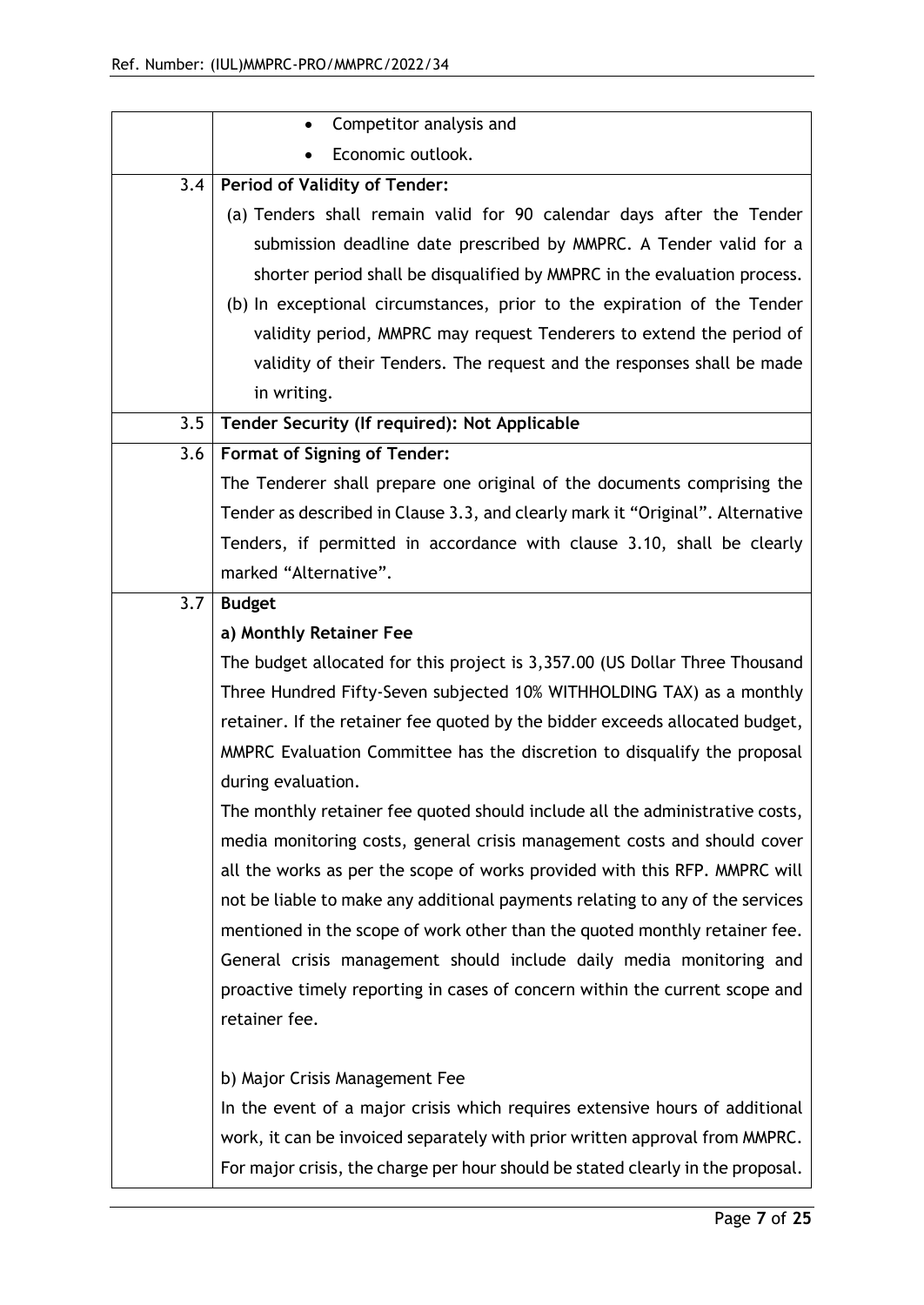|      | c) Variable Costs                                                              |
|------|--------------------------------------------------------------------------------|
|      | The bidder should include an estimate of the variable costs regularly          |
|      | incurring in the normal course of business, such as local transportation,      |
|      | postage/communications expenses, telecommunication costs relating to           |
|      | media coordination, stationary costs, directly related to the PR and trade     |
|      | activities for MMPRC.                                                          |
|      | Variable costs should explicitly be agreed upon between the contractor and     |
|      | MMPRC in advance and hence will be allotted or budgeted by MMPRC. In           |
|      | addition, this contractor should be willing to bear the payments on behalf of  |
|      | MMPRC (with prior approval) for the events organized by the corporation.       |
|      | The expenses for such services and activities can be invoiced in the following |
|      | month with the retainer fee. The selected contractor will be compensated       |
|      | for its services by MMPRC upon an agreed schedule of payments including        |
|      | pre-approved and out of pocket expenses. Invoices will be paid on a monthly    |
|      | basis following MMPRC receipt and approval of the monthly status report and    |
|      | appropriate supporting documentation.                                          |
|      |                                                                                |
|      | In case if urgent payments are required to be made, the selected party         |
|      | should be able to make the payment on behalf of MMPRC and MMPRC will           |
|      | reimburse the amount upon prior written approval.                              |
| 3.8  | <b>Contract Period</b>                                                         |
|      | The contract period will be 01 year with possibility of extension, if the      |
|      | work conducted by the selected party meets the expectations of MMPRC. In       |
|      | case if the contract is renewed by MMPRC, the monthly retainer fee can be      |
|      | increased by a maximum of 20% of the existing contract price depending on      |
|      | the changes in the "Scope of the Work' proposed.                               |
|      |                                                                                |
| 3.9  | <b>Taxes</b>                                                                   |
|      | a) Local Bidders shall quote the prices inclusive of GST                       |
|      | b) Pursuant to section 55 (a) of the Maldives Income Tax Act, all              |
|      | international bidders are subject to a 10% withholding tax deduction           |
|      | from the invoice total amount.                                                 |
| 3.10 | <b>Alternative Tenders:</b>                                                    |
|      | It is permitted to submit Alternative Tenders.                                 |
|      |                                                                                |
|      |                                                                                |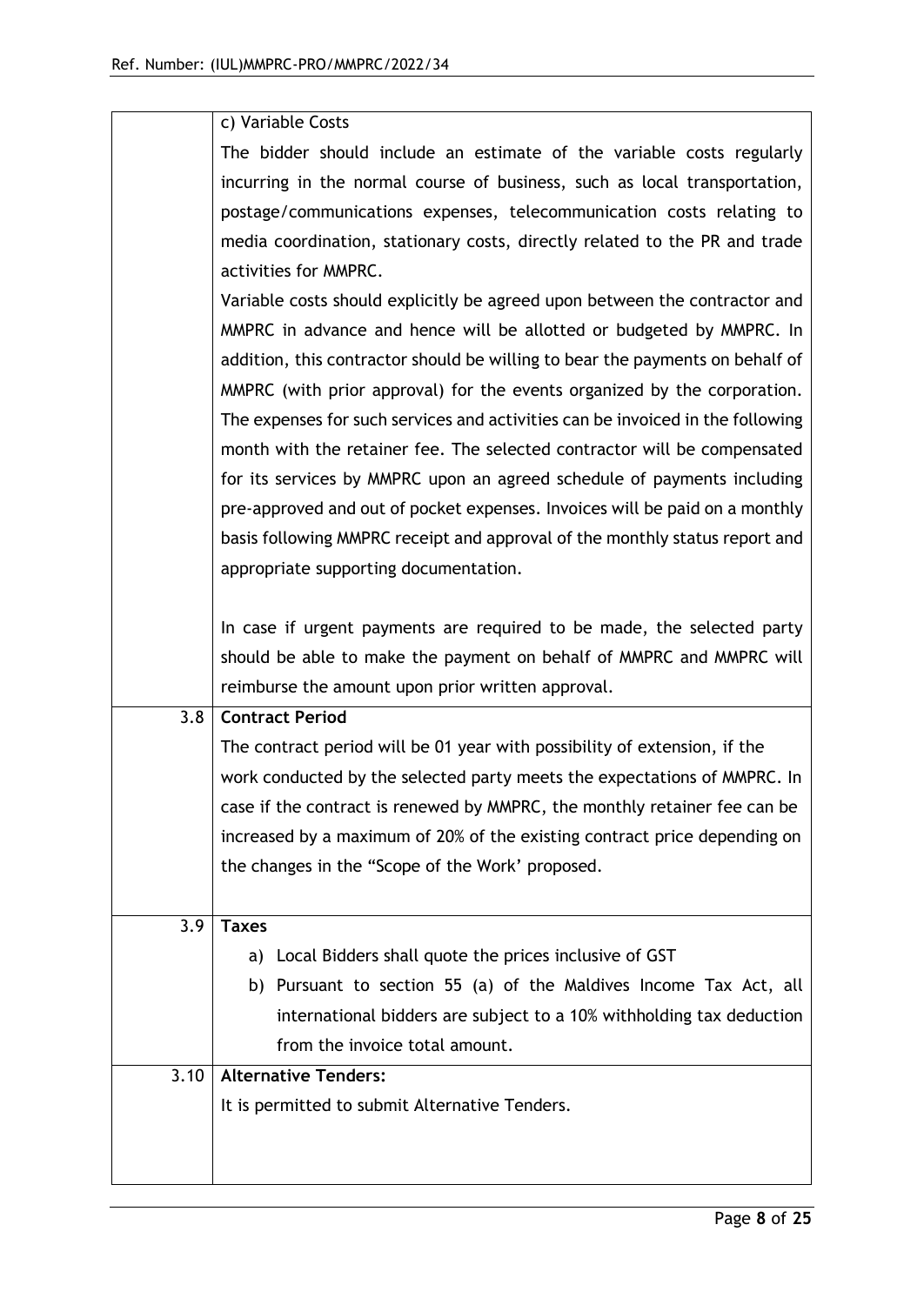| 3.11 | <b>Incomplete Tender:</b>                                                      |
|------|--------------------------------------------------------------------------------|
|      | Any tender that does not include all information and documents stated in       |
|      | clause 3.3 shall be considered as Incomplete Tender.                           |
| 3.12 | <b>Conflict of Interest:</b>                                                   |
|      | A Tenderer shall not have a conflict of interest. All Tenderers found to       |
|      | have a conflict of interest shall be disqualified. A Tenderer may be           |
|      | considered to have a conflict of interest with one or more parties in this     |
|      | tendering process, if:                                                         |
|      | (a) they have a controlling partner in common; or                              |
|      | (b) they receive or have received any direct or indirect subsidy from any      |
|      | of them; or                                                                    |
|      | (c) they have the same legal representative for purposes of this Tender; or    |
|      | (d) they have a relationship with each other, directly or through common       |
|      | third parties, that puts them in a position to have access to                  |
|      | information about or influence on the Tender of another Tenderer, or           |
|      | influence the decisions of the Employer regarding this tendering               |
|      | process; or                                                                    |
|      | (e) a Tenderer participates in more than one Tender in this tendering          |
|      | process. Participation by a Tenderer in more than one Tender will              |
|      | result in the disqualification of all Tenders in which the party is            |
|      | involved. However, this does not limit the inclusion of the same               |
|      | subcontractor in more than one Tender; or                                      |
|      | (f) a Tenderer or any of its affiliates participated as a consultant in the    |
|      | preparation of the design or technical specifications of the contract          |
|      | that is the subject of the Tender; or                                          |
|      | (g) a Tenderer, or any of its affiliates has been hired (or is proposed to be  |
|      | hired) by MMPRC.                                                               |
| 3.13 | The Bidder shall not engage in corrupt or fraudulent practices in the          |
|      | preparation or lodgment of a Bid. The Bidder shall not have any commercial     |
|      | mutual benefits with other Bidder(s) submitting the Bids on the date of        |
|      | submission of the Bid.                                                         |
| 3.14 | Authorization:                                                                 |
|      | The original and the Alternative Tender shall be signed by a person duly       |
|      | authorized to sign on behalf of the Tenderer. This authorization shall consist |
|      | of a written confirmation and shall be attached to the Tender. The name        |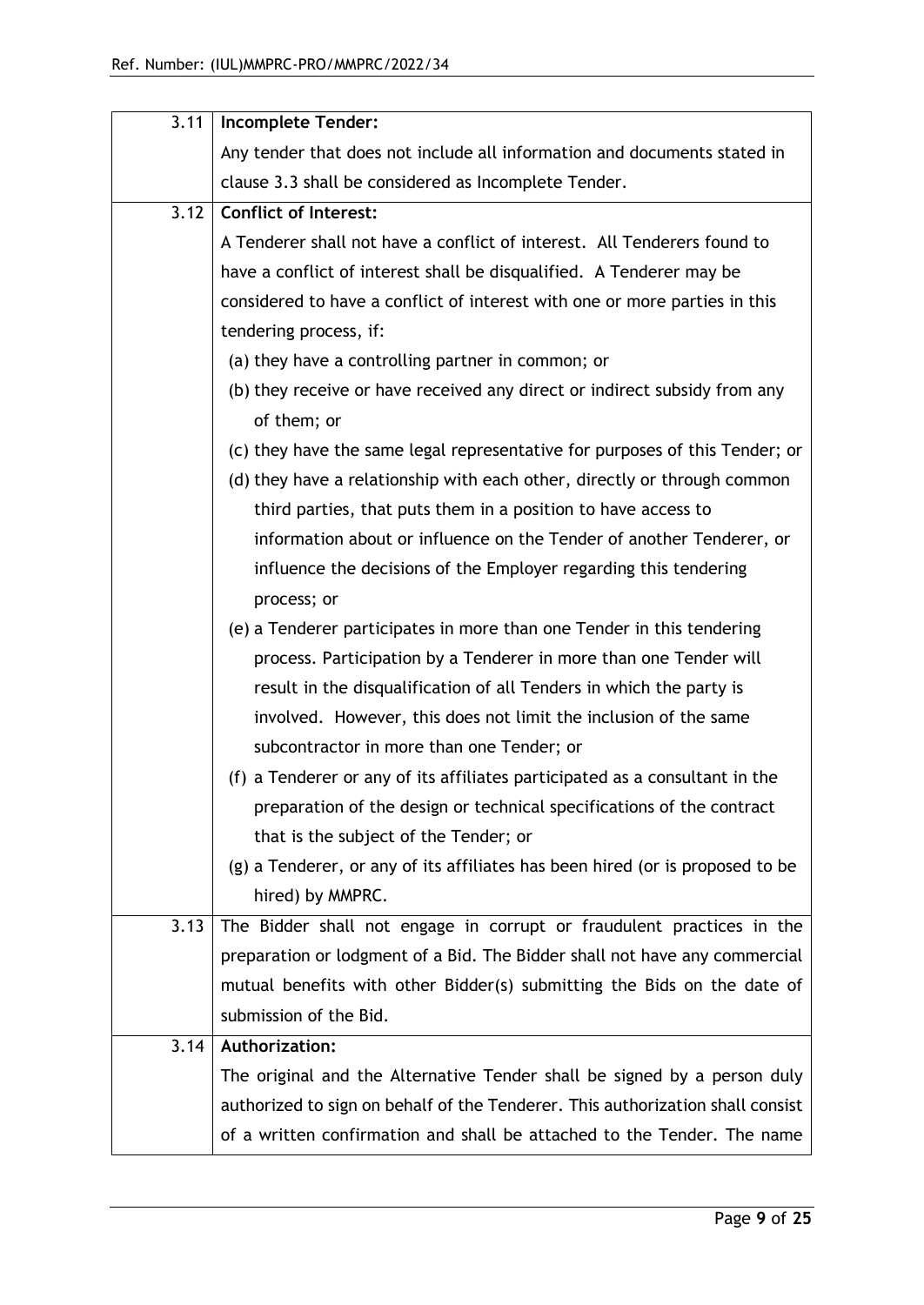|     | and position held by each person signing the authorization must be typed or   |  |
|-----|-------------------------------------------------------------------------------|--|
|     | printed below the signature.                                                  |  |
| 4.  | <b>Submission and Opening of Tenders</b>                                      |  |
| 4.1 | <b>Sealing of Tenders:</b>                                                    |  |
| 4.2 | <b>Deadline for Submission of Tenders:</b>                                    |  |
|     | (a) Tenders must be received by MMPRC at the address or by email and no       |  |
|     | later than the date and time mentioned in clause 2.6 of this document.        |  |
|     | (b) MMPRC may, at its discretion, extend the deadline for the submission of   |  |
|     | Tenders by amending the Tendering Document, in which case all rights          |  |
|     | and obligations of the MMPRC and Tenderers previously subject to the          |  |
|     | deadline shall thereafter be subject to the deadline as extended.             |  |
| 4.3 | <b>Late Tender:</b>                                                           |  |
|     | MMPRC shall not consider any Tender that arrives after the deadline for       |  |
|     | submission of Tenders, in accordance with clause 4.2. Any Tender received     |  |
|     | by MMPRC after the deadline for submission of Tenders shall be declared       |  |
|     | late, rejected, and returned unopened to the Tenderer.                        |  |
| 4.4 | <b>Best Value Selection and Negotiation</b>                                   |  |
|     | MMPRC may select the response(s) which demonstrates the best overall          |  |
|     | value, including proposed alternatives that will achieve the goals of         |  |
|     | MMPRC. MMPRC and a selected bidder may negotiate a change in element          |  |
|     | of contract performance or cost identified in the original proposal or the    |  |
|     | selected bidder's response which results in lower costs or more cost          |  |
|     | effective or better value than was presented in the selected bidder's         |  |
|     | original value.                                                               |  |
| 5.  | <b>Evaluation</b>                                                             |  |
| 5.1 | The tender evaluations will be carried out as per the evaluation criteria     |  |
|     | stated under Section 2 of this document. No other evaluation criteria or      |  |
|     | methodologies shall be permitted.                                             |  |
| 5.2 | To assist in the examination, evaluation, and comparison of Bids, MMPRC       |  |
|     | may, at its discretion, ask any Bidder for clarification of its Bid. The      |  |
|     | request for clarification and the response shall be in writing, but no change |  |
|     | in the price or substance of the Bid shall be sought, offered, or permitted   |  |
|     | except as required to confirm the correction of arithmetic errors             |  |
|     | discovered by MMPRC in the evaluation of the Bids.                            |  |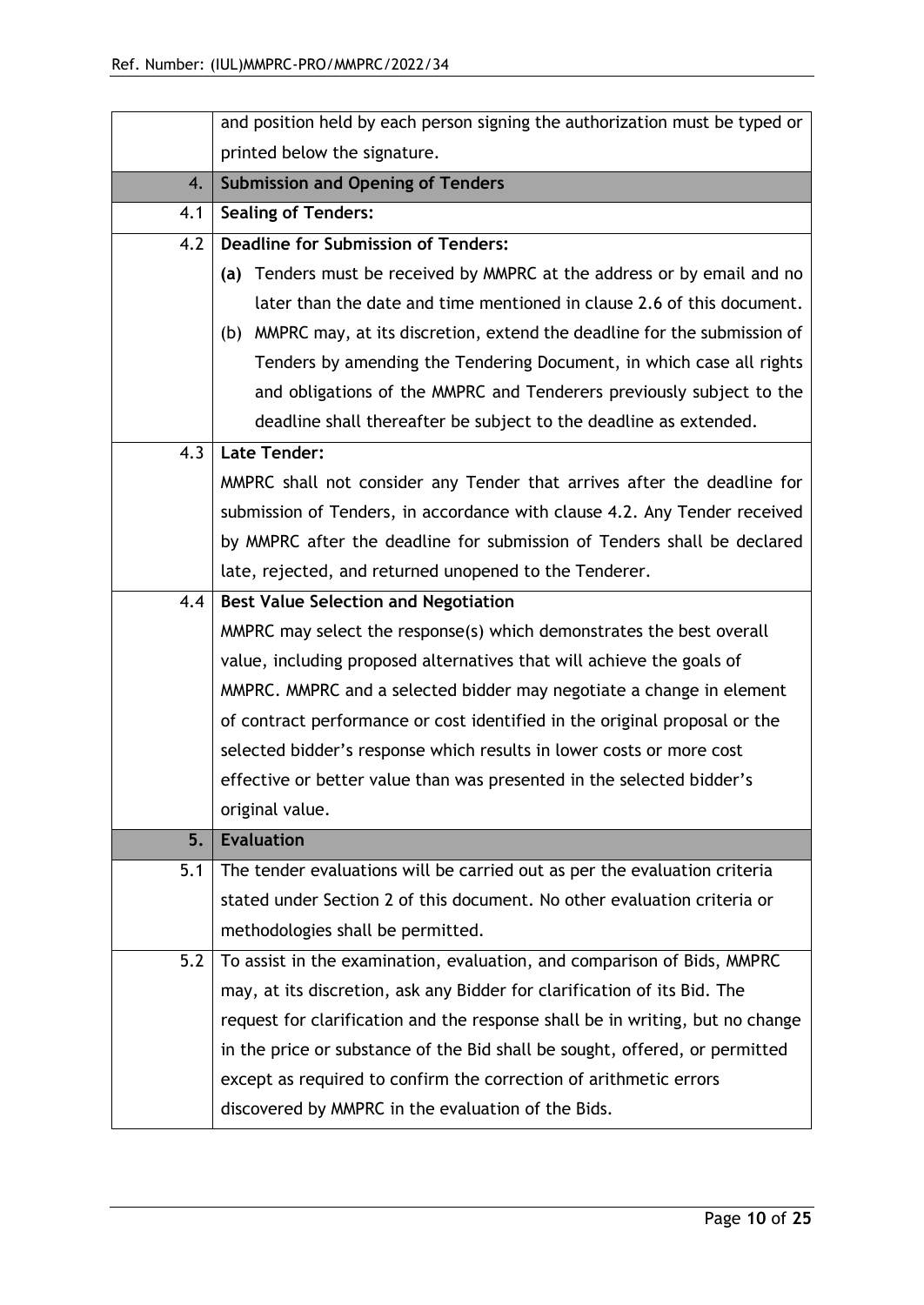| 5.3                         |                                                                 |                                                                                                    |              |
|-----------------------------|-----------------------------------------------------------------|----------------------------------------------------------------------------------------------------|--------------|
|                             |                                                                 | From the Bid Due Date until the issue of the Letter of Award, if any Bidder                        |              |
|                             |                                                                 | wishes to contact MMPRC on any matter related to the Bid or the Bid                                |              |
|                             |                                                                 | Process, it should be done in writing.                                                             |              |
| 5.4                         | Any effort on the part of the Bidders to influence MMPRC in the |                                                                                                    |              |
|                             |                                                                 | examination, evaluation, ranking of Bids may result in the rejection of the                        |              |
|                             |                                                                 | respective Bidder's Bid.                                                                           |              |
| 6.                          |                                                                 | Tender Security and Performance Guaranty (Not applicable)                                          |              |
| 7.                          |                                                                 | Advance Payment - (Not applicable)                                                                 |              |
|                             |                                                                 | <b>Advance Payment Guaranty (Not applicable)</b>                                                   |              |
| 8                           |                                                                 | <b>Penalty &amp; Contract Termination</b>                                                          |              |
| 8.1                         | Penalty:                                                        |                                                                                                    |              |
|                             |                                                                 | MMPRC shall have the right to withhold any payment of the Contract Price,                          |              |
|                             |                                                                 | if the Selected party fails to deliver any Works in accordance with the terms<br>of the Agreement. |              |
| 8.2                         |                                                                 | <b>Contract Termination:</b>                                                                       |              |
|                             |                                                                 | If the Selected Party fails to carry out any obligation under the Agreement,                       |              |
|                             |                                                                 | MMPRC may by notice require the Contractor to make good the failure and                            |              |
|                             |                                                                 | to remedy it within a specified reasonable time.                                                   |              |
|                             |                                                                 |                                                                                                    |              |
|                             |                                                                 | Section 2 - Evaluation Criteria                                                                    |              |
|                             |                                                                 |                                                                                                    |              |
| Area                        |                                                                 | <b>Details</b>                                                                                     | <b>Marks</b> |
| <b>Retainer Fee</b>         |                                                                 | The Bid proposing the lowest "Retainer Fee" shall                                                  | 30           |
|                             |                                                                 | receive a maximum score of Thirty (30) marks, and                                                  |              |
|                             |                                                                 | marks will be allocated to other Bids according to pro-                                            |              |
|                             |                                                                 | rata basis. The retainer fee quoted should include                                                 |              |
|                             |                                                                 | general crisis management.                                                                         |              |
| <b>Major Crisis</b>         |                                                                 | For major crisis, the charge per hour should be stated                                             | 10           |
| Management                  |                                                                 | in the proposal.                                                                                   |              |
| Fee                         |                                                                 | <b>The</b><br><b>Bid</b><br>proposing the lowest "Major<br>Crisis                                  |              |
|                             |                                                                 | Management Fee" shall receive a maximum score of                                                   |              |
|                             |                                                                 | Ten (10) marks, and marks will be allocated to other                                               |              |
|                             |                                                                 | Bids according to pro-rata basis.                                                                  |              |
| Familiarity                 |                                                                 | Marks will be given considering the below-mentioned                                                | 20           |
| with Maldives               |                                                                 | points in the report submitted.                                                                    |              |
| as a tourist<br>destination |                                                                 | 1. A tourist destination<br>2. USPs aspiring to the target                                         |              |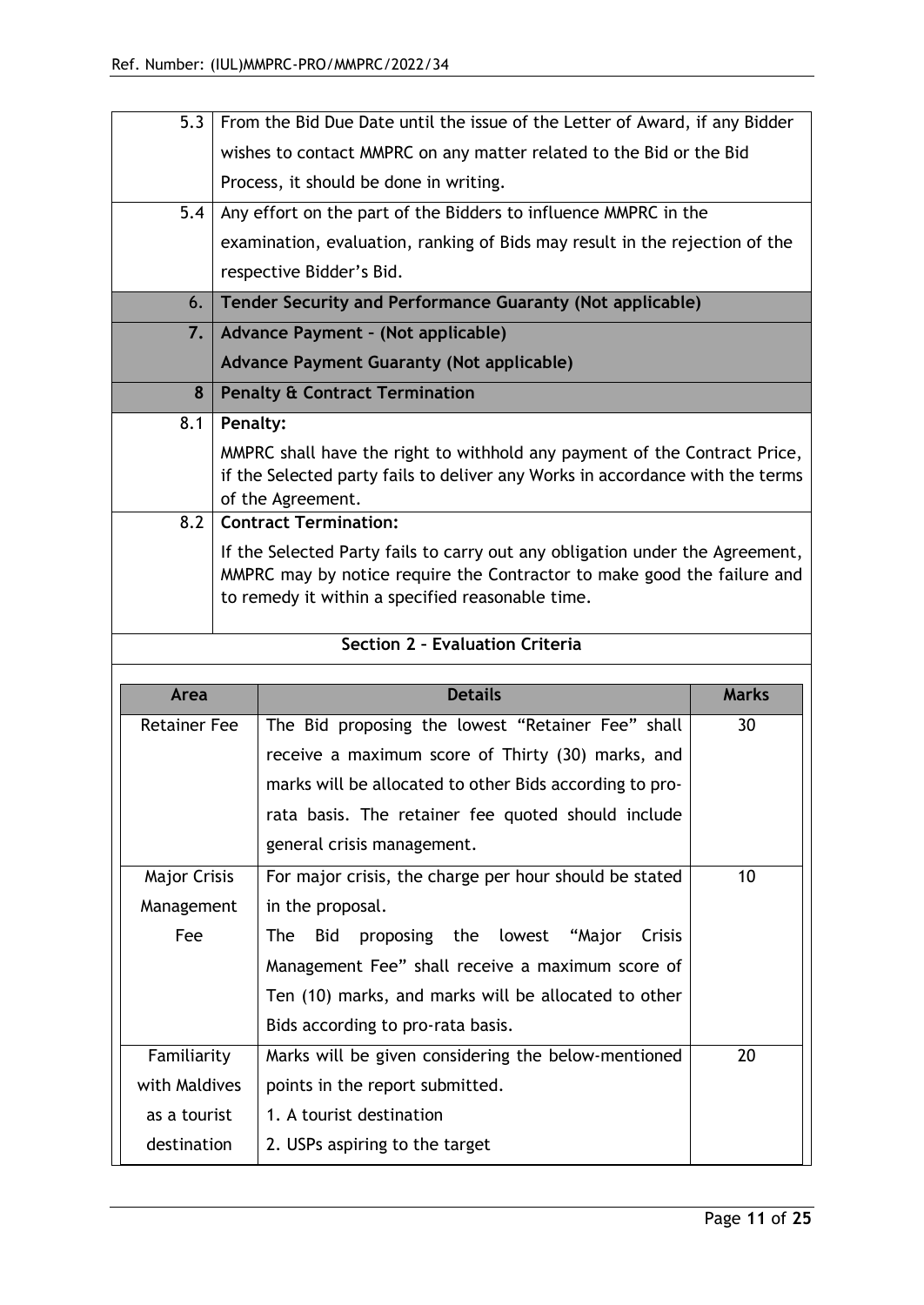|             | 3. German speaking Market performance to Maldives     |     |
|-------------|-------------------------------------------------------|-----|
|             | 4. Major tour operators selling Maldives              |     |
| Familiarity | Marks will be given considering the below- mentioned  | 20  |
| with the    | points in the report submitted.                       |     |
| German      | 1. Proof of extensive knowledge of German Speaking    |     |
| speaking    | Market (Germany, Switzerland & Austria) and including |     |
| market.     | outbound travel,                                      |     |
|             | 2. German speaking market travel trade and media      |     |
|             | landscape                                             |     |
|             | 3. Competitor analysis and                            |     |
|             | 4. Economic outlook.                                  |     |
| Company     | Marks will be given considering the below mentioned   | 10  |
| Profile     | points;                                               |     |
|             | The organizational capacity and structure.<br>a)      |     |
|             | b) Proposed account team (This team should            |     |
|             | consist of a dedicated account manager with           |     |
|             | minimum 2 years' experience),                         |     |
|             | c) Number of years in operation                       |     |
|             | Location of office(s)<br>d)                           |     |
|             | Services offered directly by agency personnel<br>e)   |     |
|             | f)<br>List of the current client list                 |     |
| Past        | Marks for experience with related works will be given | 10  |
| Experience  | as mentioned below.                                   |     |
|             | 3 letters: 10 marks<br>a)                             |     |
|             | 2 letters: 6 marks<br>b)                              |     |
|             | 1 letter: 3 marks<br>C)                               |     |
|             | Marks will be awarded based on the work mentioned in  |     |
|             | the reference letters or emails and their relatedness |     |
|             | to the scope of work mentioned in the RFP.            |     |
|             | If the Tenderer/respondent has worked with MMPRC      |     |
|             | and if the performance is found to be unsatisfactory, |     |
|             | then marks will be deducted.                          |     |
|             | <b>TOTAL</b>                                          | 100 |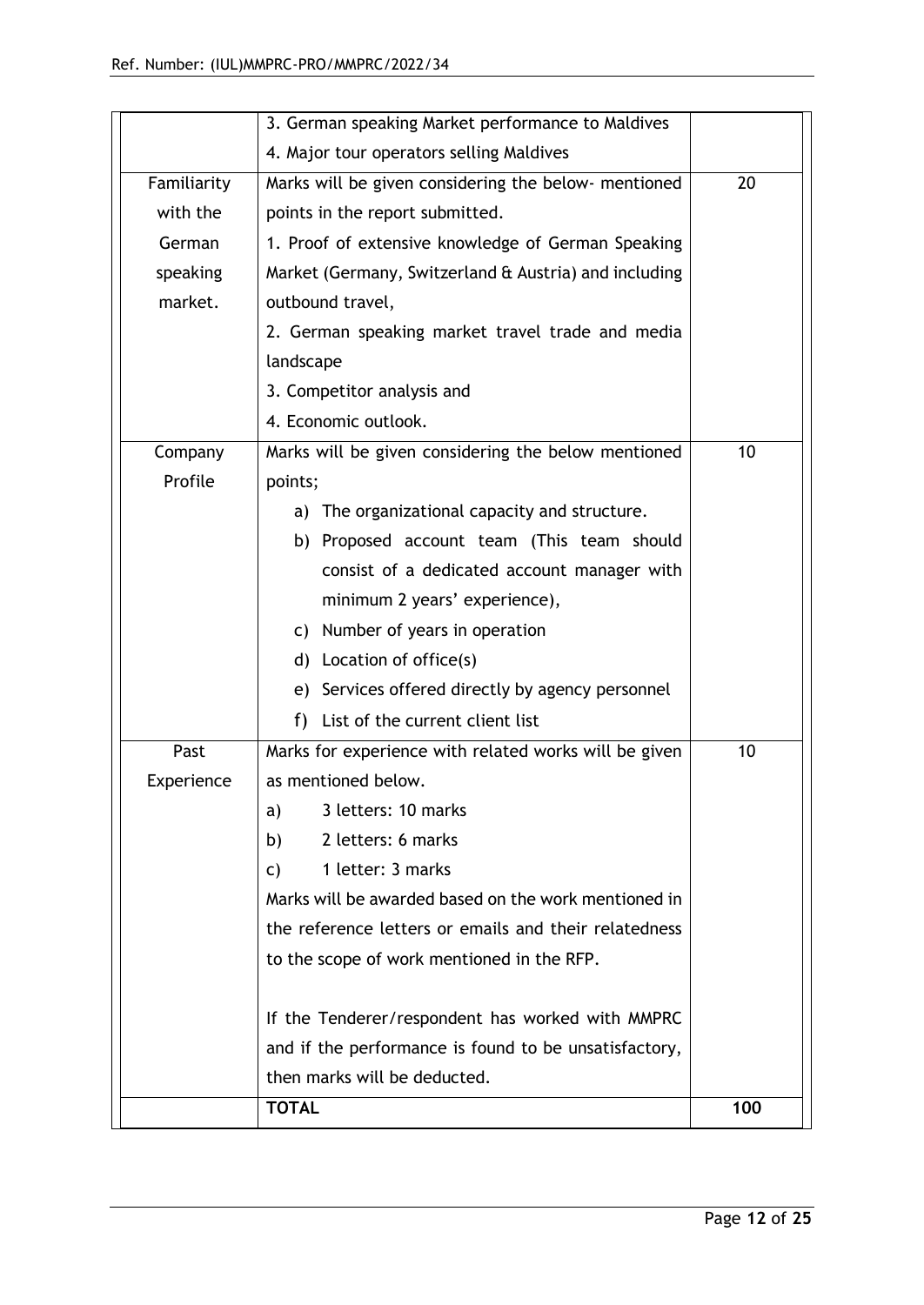| Section 3 - Scope of Work |                                                                           |  |
|---------------------------|---------------------------------------------------------------------------|--|
| <b>Scope of Work</b>      |                                                                           |  |
| 1.                        | Work in close collaboration with MMPRC to achieve the strategic           |  |
|                           | marketing objectives for the respective target market derived from the    |  |
|                           | key global marketing objectives of the destination which are to           |  |
|                           | Increase arrival to achieve the organizational strategic goal.<br>a)      |  |
|                           | b) Re-orient the perception of Maldives solely as a honeymoon, luxury     |  |
|                           | destination.                                                              |  |
|                           | Increase the benefits of tourism to the community through<br>C)           |  |
|                           | greater emphasis on experiential tourism.                                 |  |
|                           | d) Maintain tourism sustainability: Increase yield by stimulating         |  |
|                           | balanced incremental growth that delivers the greatest                    |  |
|                           | economic impact through programs/activities that focus on;                |  |
|                           | Sustaining growing visitor volume<br>$\bullet$                            |  |
|                           | Increasing spending (through design of wholesome tourist                  |  |
|                           | experiences)                                                              |  |
|                           | Extending length of stay                                                  |  |
|                           | Increasing visit frequency and visitor retention                          |  |
|                           | Reducing the gap between seasonal highs and lows                          |  |
|                           | Encouraging travel to various atolls/regions                              |  |
| 2.                        | Assist MMPRC to utilize various marketing tactics in the target           |  |
|                           | market to achieve the marketing strategies.                               |  |
|                           |                                                                           |  |
|                           | 2.1 Promote Maldives as a premier luxury destination with various options |  |
|                           | to experience it.                                                         |  |
|                           | a) Promoting and maintaining the image of the Maldives around the         |  |
|                           | globe as a premium luxury beach destination                               |  |
|                           | b) Promote the affordable options of Maldives.                            |  |
|                           | c) Promote Brand Maldives under one umbrella.                             |  |
|                           | d) Communicate various options to experience the Maldives under           |  |
|                           | the unified umbrella of Brand Maldives which includes resorts,            |  |
|                           | guesthouses, and safaris.                                                 |  |
|                           | e) Communicate specific features of regional destinations including       |  |
|                           | specific atolls and islands to include resorts and guesthouses.           |  |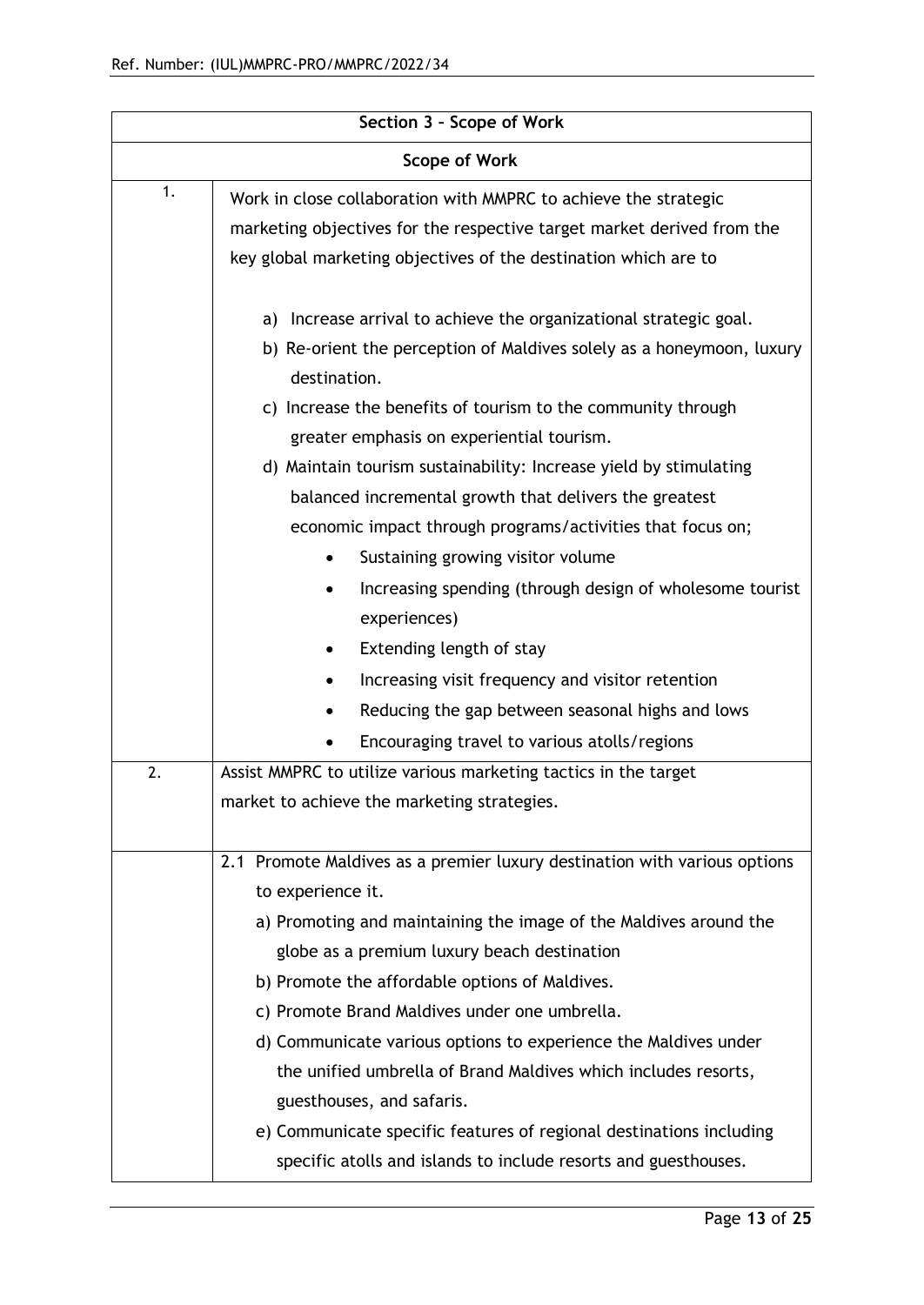| 2.2 Promote Maldives as a safe tourist destination                    |
|-----------------------------------------------------------------------|
| a) Continue to promote the Maldives as one of the safest destinations |
| in the world due to its geography.                                    |
| b) One-island-one-resort, guesthouse islands, safaris.                |
| c) Safety measures in place                                           |
| d) Control of infection rates (when that happens)                     |
| 2.3 Promote the diverse experiences offered (not just a honeymoon     |
| destination)                                                          |
| a) Promote diverse holiday experiences in Maldives under one          |
| umbrella. Focus on nature; preservation, beaches, reefs and other     |
| natural attractions such as mangroves.                                |
| b) Communicate various experiences, nature, cuisine, culture, diving, |
| beaches, MICE.                                                        |
| c) Greater focus on various types of resorts; luxury, fun and         |
| adventure, family.                                                    |
|                                                                       |
| 2.4 Build and establish image of the Maldives as a top of the mind    |
| destination in target markets                                         |
| a) Strategically target individual markets to raise awareness and     |
| raise the Maldives as the top of the mind destination. (measurable    |
| on Google search rankings etc.)                                       |
| b) Use of various communications tools and platforms to raise         |
| awareness in important markets through a more localized               |
| approach;                                                             |
| c) Greater use of local languages,                                    |
| d) Use of people from nationality in ads and PR programs both on      |
| conventional and digital media.                                       |
| e) Depictions on how the destination caters to tastes and preferences |
| of specific nationalities.                                            |
| 2.5 Propose and assist in the development and expansion of effective  |
| social media platforms and programs for direct engagement, while      |
| maintaining effective offline presence.                               |
| a) Continue the development of effective social media platforms       |
|                                                                       |
| developed during the pandemic, for direct communication and           |
| engagement with various stakeholders.                                 |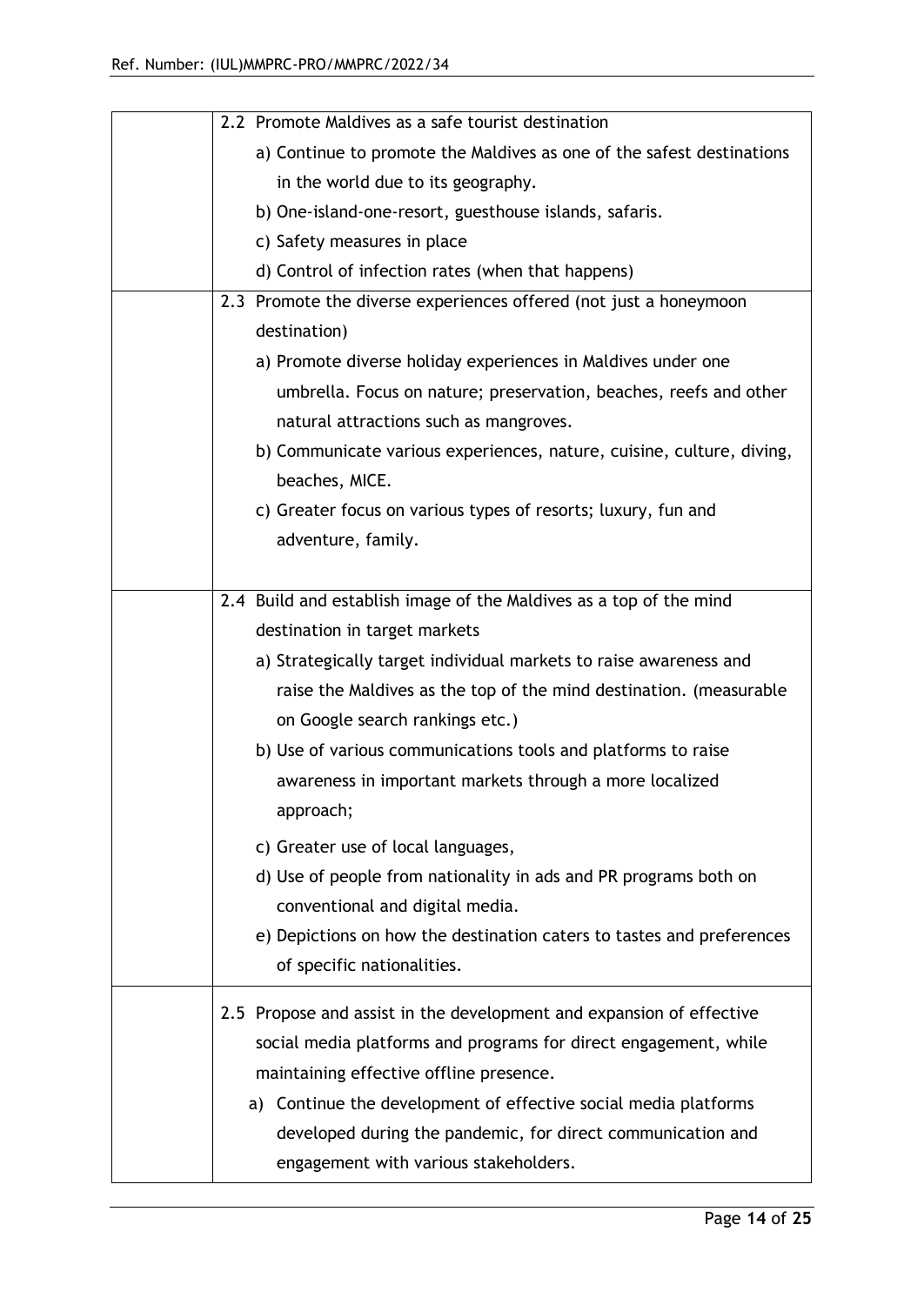|    | b) Webinars                                                                        |
|----|------------------------------------------------------------------------------------|
|    | c) Online press conferences                                                        |
|    | d) Engagement directly with travel agents in various countries                     |
|    | e) Achieve the perfect balance between offline and online activities               |
|    | as the opportunity for offline activities increase, with the easing                |
|    | of restrictions imposed due to Covid-19 around the world.                          |
|    | 2.6 Promote strategic partnership with travel service providers.                   |
|    | Identify effective partnerships with international travel and tourism<br>a)        |
|    | stakeholders such as airlines and tour operators which serve the                   |
|    | Maldives.                                                                          |
|    | Focused joint promotional activities with such stakeholders to boost<br>b)         |
|    | arrivals from specific source markets and for specific time periods.               |
|    | Drive towards uniform marketing themes with local industry<br>$\mathsf{C}$         |
|    | stakeholders.                                                                      |
|    | 2.7 Maintaining the perfect balance between B2C and B2B promotional                |
|    | campaigns and activities.                                                          |
|    | a) Conduct scheduled online B2C destination specific and global                    |
|    | campaigns throughout the year.                                                     |
|    | b) Identify and organize effective offline B2C activities in various               |
|    | source markets.                                                                    |
|    | c) Localize B2C online and offline campaigns to suit the source                    |
|    | market in which activities are conducted.                                          |
|    | 2.8 Building greater capacity in MMPRC to conduct effective localized              |
|    | campaigns with emphasis on conducting activities in the local                      |
|    | language of the source markets.                                                    |
|    | Creating the means to access language resources in the languages<br>a)             |
|    | of the main source markets such as German.                                         |
| 3. |                                                                                    |
|    | 3.1 Monthly market report (to be submitted before the 5 <sup>th</sup> day of every |
|    | month). The report format should consist of two parts,                             |
|    | a) Market report: (consisting of market research/intelligence                      |
|    | information and current economic and market trends as well as                      |
|    | competitor activity analysis) and                                                  |
|    | b) Report and presentation of activities undertaken during the month               |
|    | such as:                                                                           |
|    | Brief summary of the meeting held with stakeholders and their                      |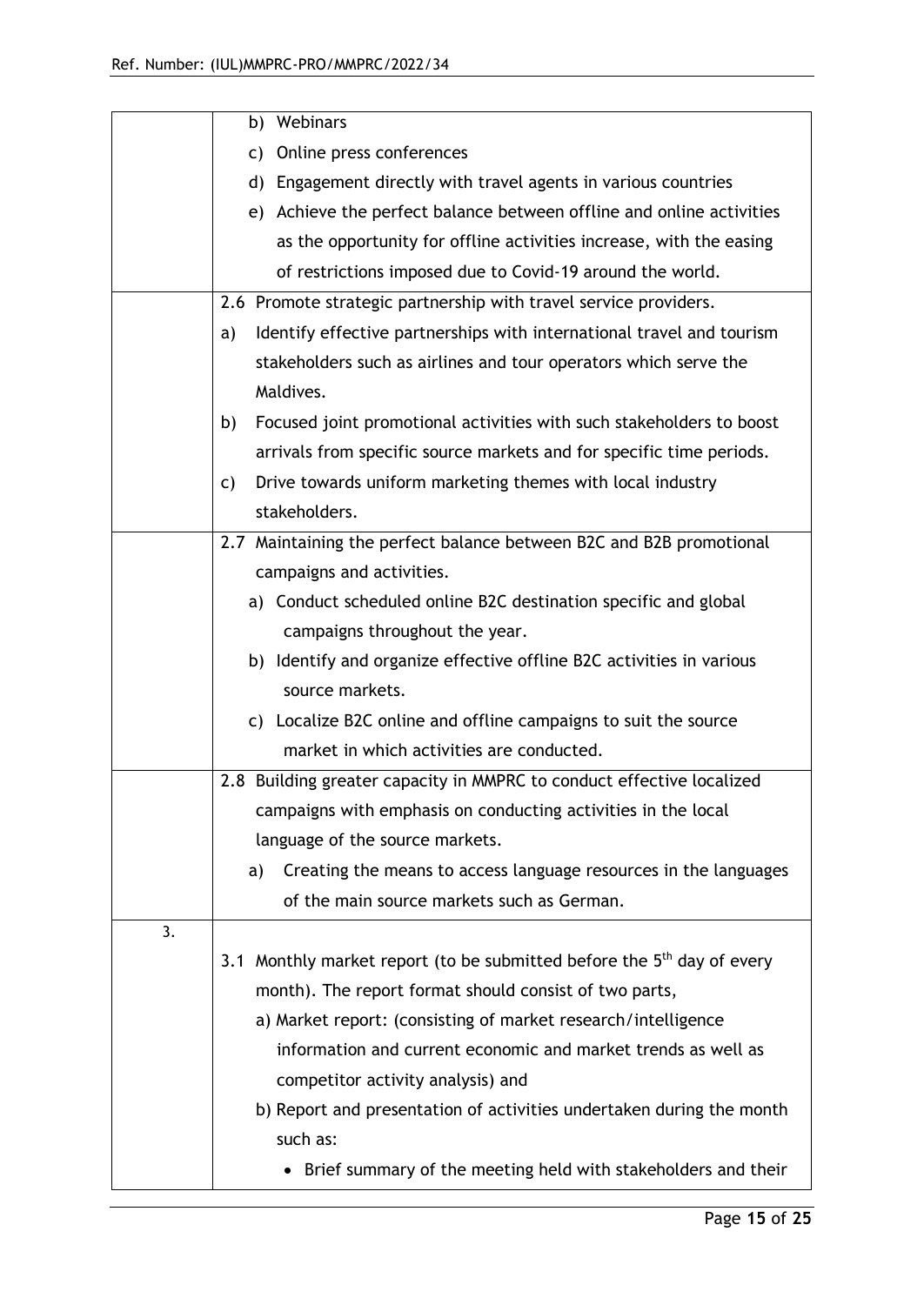|    | contact name email address, phone number and;                                      |
|----|------------------------------------------------------------------------------------|
|    | • trade-related activities undertaken by the Agency on behalf of                   |
|    | MMPRC, media clippings).                                                           |
|    | Metrics/ROI for each activity conducted and reach generated                        |
|    | through PR influence                                                               |
| 4. | Plan, coordinate and execute a minimum of 3 group familiarization trips            |
|    | (approximately 5 representatives in every group) and a stream of individual        |
|    | familiarization trips (as agreed in initial roll-out plan) throughout the          |
|    | contract period of 12 months. That is, 2 group media fam trips, 1 group            |
|    | Travel<br>agent<br>fam<br>trip and<br>agreed<br>number of<br>individual<br>an      |
|    | media/influencers/KOL/celebrity/blogger fam trips.                                 |
|    |                                                                                    |
|    | Representative of PR agency to join group familiarization trips where              |
|    | necessary.                                                                         |
| 5. | Production and distribution of monthly newsletter and press release                |
|    | distributed to the media travel trade database. Database should include            |
|    | all major travel trade, mainstream news, travel trade and relevant tourism         |
|    | industry contacts.                                                                 |
| 6. | Managing and updating a media and tour operator database for MMPRC.                |
|    | Databases should be shared with MMPRC at a mutually agreed date at the             |
|    | beginning of the contract and updated and shared every quarter. The                |
|    | database should be updated with all the information that is required               |
|    | by MMPRC. To share contact details of participants of events, sales calls,         |
|    | etc. held during the contract periods.                                             |
| 7. | PR Agency should monitor the media as part of regular monthly tasks,               |
|    | except for the cases where the PR Agency is requested to use a specialized         |
|    | monitoring firm by MMPRC in writing to carry out such monitoring outside           |
|    | the monthly scope of work. Media monitoring reports should identify PR             |
|    | generated articles (through news blasts/newsletters, familiarization trips         |
|    | and other means) and other clippings of the destination generated in the           |
|    | market, their reach and media value. Monthly monitoring reports should             |
|    | give an analysis of general topics of interest about the destination in the        |
|    | market, latest updates of the industry and travel trade in the market,             |
|    | identify positive vs negative articles, identify activities of other competing     |
|    | destinations<br>professional<br>in<br>the<br>market and<br>include<br>advice<br>on |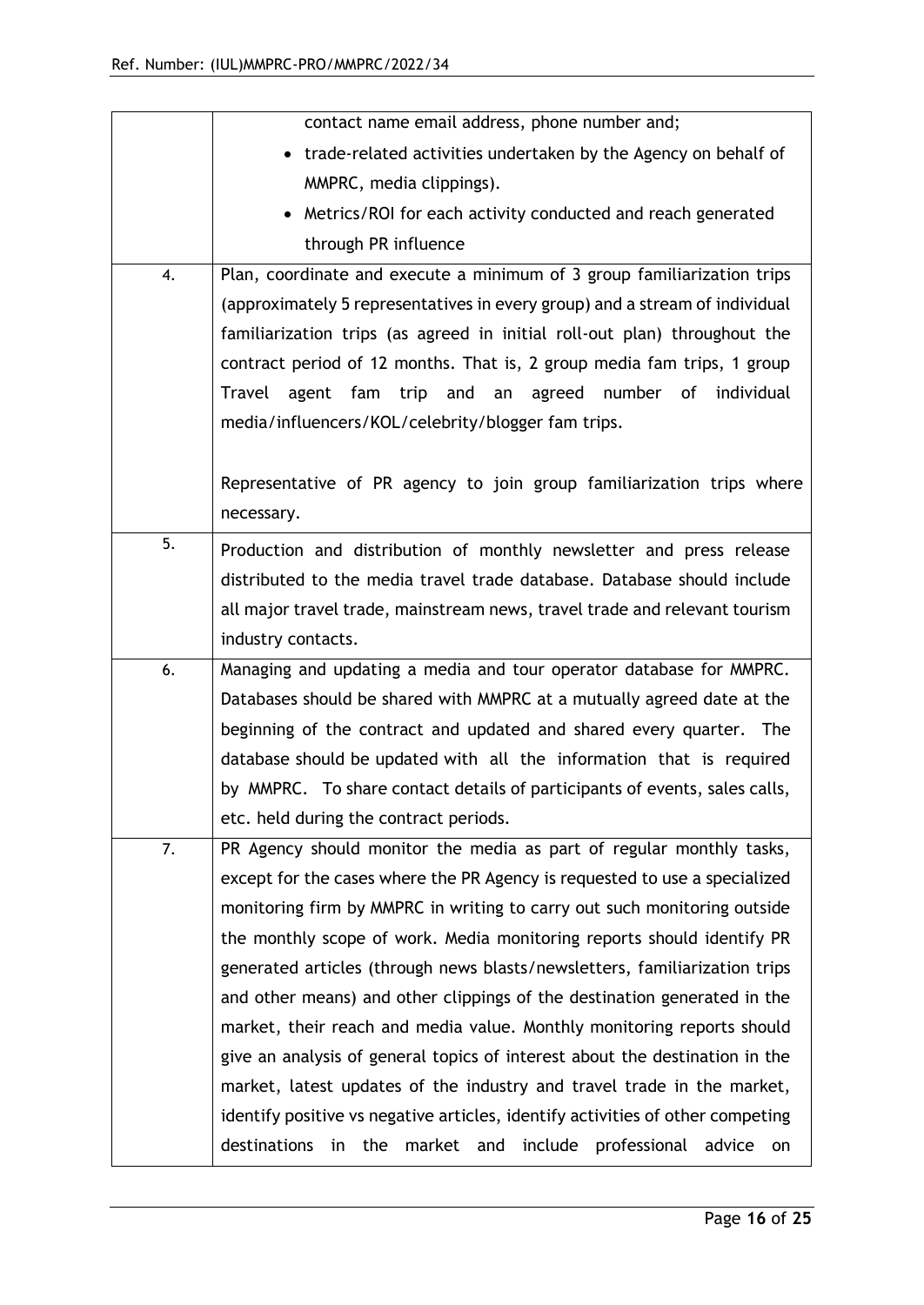| may arise. This monthly report along with the invoice should be shared<br>with MMPRC before the 5 <sup>th</sup> day of every month<br>Issues that need immediate addressing, especially that may cause negative<br>rift to the destination image should be proactively addressed to MMPRC in<br>a timely manner.<br>Attend, assist and represent Maldives in exhibitions/fairs in the target<br>8.<br>market, assist MMPRC to arrange meetings and interviews with travel<br>professionals (tour ops/travel agents, airlines, hotel representatives,<br>etc.) during travel trade fairs and follow-up on meetings conducted and<br>other requests such as promotional material requests, etc.<br>In the event that MMPRC officials do not travel to the exhibition due to<br>various reasons (such as restrictions to travel due to Covid-19 or due to<br>any other unforeseen reason), PR should manage the stand and conduct<br>activities throughout the exhibition on behalf of MMPRC.<br>No additional management costs should be charged to MMPRC. In the case<br>of the event being held in a city other than the city where the agency<br>office is located then MMPRC will bear the cost for food, lodging and |
|-------------------------------------------------------------------------------------------------------------------------------------------------------------------------------------------------------------------------------------------------------------------------------------------------------------------------------------------------------------------------------------------------------------------------------------------------------------------------------------------------------------------------------------------------------------------------------------------------------------------------------------------------------------------------------------------------------------------------------------------------------------------------------------------------------------------------------------------------------------------------------------------------------------------------------------------------------------------------------------------------------------------------------------------------------------------------------------------------------------------------------------------------------------------------------------------------------------------------|
|                                                                                                                                                                                                                                                                                                                                                                                                                                                                                                                                                                                                                                                                                                                                                                                                                                                                                                                                                                                                                                                                                                                                                                                                                         |
|                                                                                                                                                                                                                                                                                                                                                                                                                                                                                                                                                                                                                                                                                                                                                                                                                                                                                                                                                                                                                                                                                                                                                                                                                         |
|                                                                                                                                                                                                                                                                                                                                                                                                                                                                                                                                                                                                                                                                                                                                                                                                                                                                                                                                                                                                                                                                                                                                                                                                                         |
|                                                                                                                                                                                                                                                                                                                                                                                                                                                                                                                                                                                                                                                                                                                                                                                                                                                                                                                                                                                                                                                                                                                                                                                                                         |
|                                                                                                                                                                                                                                                                                                                                                                                                                                                                                                                                                                                                                                                                                                                                                                                                                                                                                                                                                                                                                                                                                                                                                                                                                         |
|                                                                                                                                                                                                                                                                                                                                                                                                                                                                                                                                                                                                                                                                                                                                                                                                                                                                                                                                                                                                                                                                                                                                                                                                                         |
|                                                                                                                                                                                                                                                                                                                                                                                                                                                                                                                                                                                                                                                                                                                                                                                                                                                                                                                                                                                                                                                                                                                                                                                                                         |
|                                                                                                                                                                                                                                                                                                                                                                                                                                                                                                                                                                                                                                                                                                                                                                                                                                                                                                                                                                                                                                                                                                                                                                                                                         |
|                                                                                                                                                                                                                                                                                                                                                                                                                                                                                                                                                                                                                                                                                                                                                                                                                                                                                                                                                                                                                                                                                                                                                                                                                         |
|                                                                                                                                                                                                                                                                                                                                                                                                                                                                                                                                                                                                                                                                                                                                                                                                                                                                                                                                                                                                                                                                                                                                                                                                                         |
|                                                                                                                                                                                                                                                                                                                                                                                                                                                                                                                                                                                                                                                                                                                                                                                                                                                                                                                                                                                                                                                                                                                                                                                                                         |
|                                                                                                                                                                                                                                                                                                                                                                                                                                                                                                                                                                                                                                                                                                                                                                                                                                                                                                                                                                                                                                                                                                                                                                                                                         |
|                                                                                                                                                                                                                                                                                                                                                                                                                                                                                                                                                                                                                                                                                                                                                                                                                                                                                                                                                                                                                                                                                                                                                                                                                         |
|                                                                                                                                                                                                                                                                                                                                                                                                                                                                                                                                                                                                                                                                                                                                                                                                                                                                                                                                                                                                                                                                                                                                                                                                                         |
|                                                                                                                                                                                                                                                                                                                                                                                                                                                                                                                                                                                                                                                                                                                                                                                                                                                                                                                                                                                                                                                                                                                                                                                                                         |
|                                                                                                                                                                                                                                                                                                                                                                                                                                                                                                                                                                                                                                                                                                                                                                                                                                                                                                                                                                                                                                                                                                                                                                                                                         |
|                                                                                                                                                                                                                                                                                                                                                                                                                                                                                                                                                                                                                                                                                                                                                                                                                                                                                                                                                                                                                                                                                                                                                                                                                         |
|                                                                                                                                                                                                                                                                                                                                                                                                                                                                                                                                                                                                                                                                                                                                                                                                                                                                                                                                                                                                                                                                                                                                                                                                                         |
|                                                                                                                                                                                                                                                                                                                                                                                                                                                                                                                                                                                                                                                                                                                                                                                                                                                                                                                                                                                                                                                                                                                                                                                                                         |
|                                                                                                                                                                                                                                                                                                                                                                                                                                                                                                                                                                                                                                                                                                                                                                                                                                                                                                                                                                                                                                                                                                                                                                                                                         |
|                                                                                                                                                                                                                                                                                                                                                                                                                                                                                                                                                                                                                                                                                                                                                                                                                                                                                                                                                                                                                                                                                                                                                                                                                         |
|                                                                                                                                                                                                                                                                                                                                                                                                                                                                                                                                                                                                                                                                                                                                                                                                                                                                                                                                                                                                                                                                                                                                                                                                                         |
| transport. This cost should be pre-approved by MMPRC in writing.                                                                                                                                                                                                                                                                                                                                                                                                                                                                                                                                                                                                                                                                                                                                                                                                                                                                                                                                                                                                                                                                                                                                                        |
|                                                                                                                                                                                                                                                                                                                                                                                                                                                                                                                                                                                                                                                                                                                                                                                                                                                                                                                                                                                                                                                                                                                                                                                                                         |
| Database of all contacts established during the event including Name of                                                                                                                                                                                                                                                                                                                                                                                                                                                                                                                                                                                                                                                                                                                                                                                                                                                                                                                                                                                                                                                                                                                                                 |
| person, title, Agency, address, phone number and email addresses, should                                                                                                                                                                                                                                                                                                                                                                                                                                                                                                                                                                                                                                                                                                                                                                                                                                                                                                                                                                                                                                                                                                                                                |
| be shared with MMPRC along with the follow up report within 10 working                                                                                                                                                                                                                                                                                                                                                                                                                                                                                                                                                                                                                                                                                                                                                                                                                                                                                                                                                                                                                                                                                                                                                  |
| days after the close event.                                                                                                                                                                                                                                                                                                                                                                                                                                                                                                                                                                                                                                                                                                                                                                                                                                                                                                                                                                                                                                                                                                                                                                                             |
| Organize and manage a minimum of one Roadshow in multiple cities OR a<br>9.                                                                                                                                                                                                                                                                                                                                                                                                                                                                                                                                                                                                                                                                                                                                                                                                                                                                                                                                                                                                                                                                                                                                             |
|                                                                                                                                                                                                                                                                                                                                                                                                                                                                                                                                                                                                                                                                                                                                                                                                                                                                                                                                                                                                                                                                                                                                                                                                                         |
| marketing event approved by MMPRC based on the annual marketing plan                                                                                                                                                                                                                                                                                                                                                                                                                                                                                                                                                                                                                                                                                                                                                                                                                                                                                                                                                                                                                                                                                                                                                    |
| for the target market within the year.                                                                                                                                                                                                                                                                                                                                                                                                                                                                                                                                                                                                                                                                                                                                                                                                                                                                                                                                                                                                                                                                                                                                                                                  |
|                                                                                                                                                                                                                                                                                                                                                                                                                                                                                                                                                                                                                                                                                                                                                                                                                                                                                                                                                                                                                                                                                                                                                                                                                         |
| All arrangements from planning to execution, including recommendation                                                                                                                                                                                                                                                                                                                                                                                                                                                                                                                                                                                                                                                                                                                                                                                                                                                                                                                                                                                                                                                                                                                                                   |
| for potential cities, quotation options for various venues (venue hire, food                                                                                                                                                                                                                                                                                                                                                                                                                                                                                                                                                                                                                                                                                                                                                                                                                                                                                                                                                                                                                                                                                                                                            |
| and beverage, AV, etc.), rate negotiations, internal travel options for                                                                                                                                                                                                                                                                                                                                                                                                                                                                                                                                                                                                                                                                                                                                                                                                                                                                                                                                                                                                                                                                                                                                                 |
| Maldives officials and industry participants (travel itinerary, booking                                                                                                                                                                                                                                                                                                                                                                                                                                                                                                                                                                                                                                                                                                                                                                                                                                                                                                                                                                                                                                                                                                                                                 |
| trains/airline, negotiating special rates at host hotels, booking hotels,                                                                                                                                                                                                                                                                                                                                                                                                                                                                                                                                                                                                                                                                                                                                                                                                                                                                                                                                                                                                                                                                                                                                               |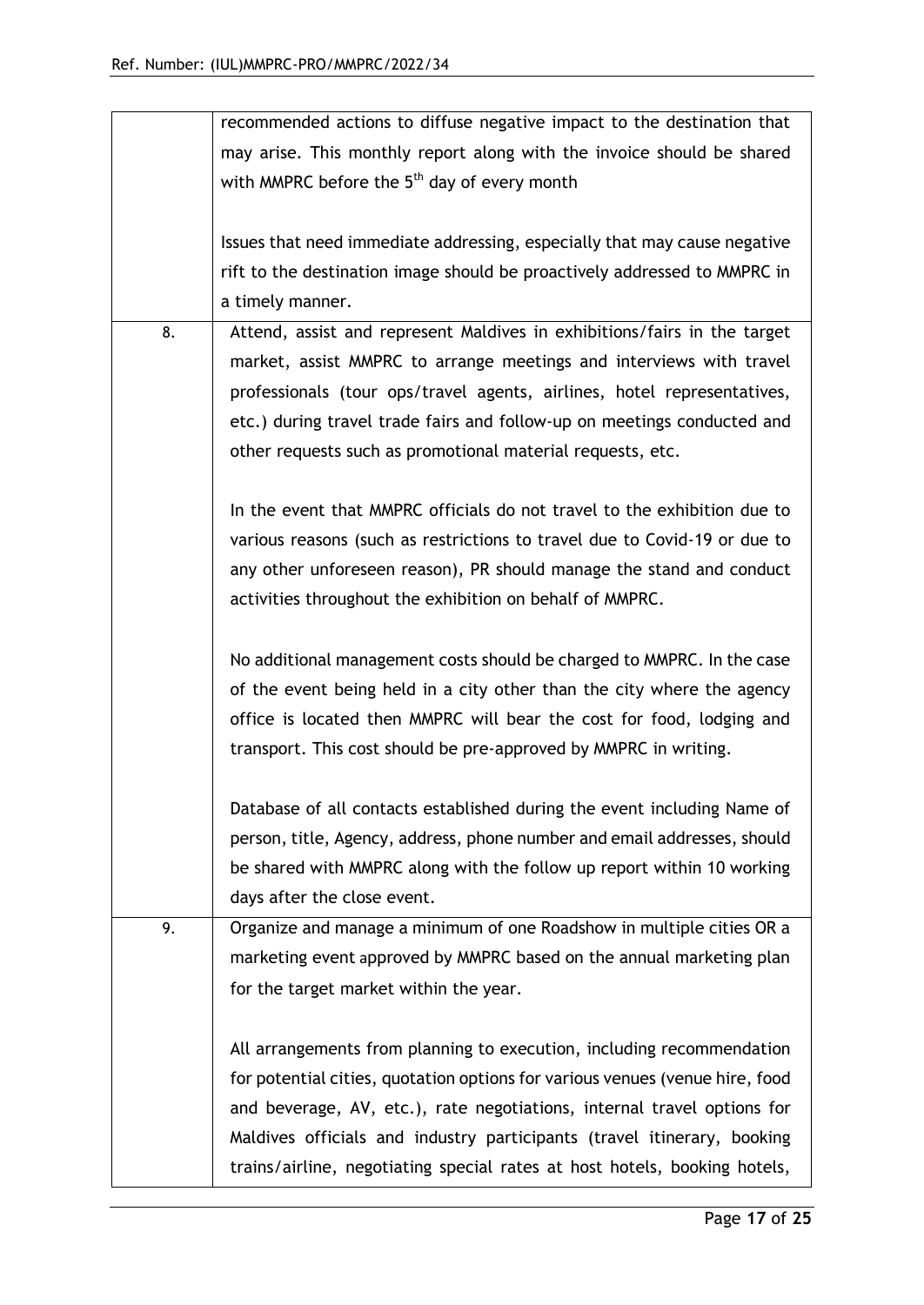|     | provision of database of top travel trade invitees in each respective city      |
|-----|---------------------------------------------------------------------------------|
|     | prior to the event and invitations management should be conducted by            |
|     | the Agency with written request from MMPRC.                                     |
|     |                                                                                 |
|     | No additional management costs should be charged to MMPRC. In the case          |
|     | of the event being held in a city other than the city where the agency          |
|     | office is located then MMPRC will bear the cost for food, lodging and           |
|     | transport. This cost should be pre-approved by MMPRC in writing. All costs      |
|     | related to hosting the Roadshow will be borne by MMPRC.                         |
|     |                                                                                 |
|     | Agency should provide a confirmed list of attendees for the roadshow (by        |
|     | city) 2 weeks in advance of the date of the event, allowing Maldives            |
|     | industry partners lead time to pre-schedule meetings as required.               |
|     |                                                                                 |
|     | Database of all contacts established during the event including Name of         |
|     | person, title, Agency, address, phone number and email addresses, should        |
|     | be shared with MMPRC along with the follow up report within 10 working          |
|     | days after the close event.                                                     |
|     |                                                                                 |
|     | A "Management Fee" can be applied to organize additional road shows or          |
|     | marketing events. This management fee will have to be pre-approved in           |
|     | writing by MMPRC.                                                               |
| 10. | Actively seek out opportunities in the market for promoting Maldives and        |
|     | advise MMPRC. Particular emphasis should be given to identifying                |
|     | traditional PR opportunities to generate positive PR for the destination        |
|     | through non-paid collaborations/barter arrangements and joint campaigns.        |
|     | Minimum of two such high impact campaigns should be carried out                 |
|     | throughout the year within the retainer fee.                                    |
| 11. | Liaise with stakeholders including tour operators (online and offline) and      |
|     | airlines to develop partnership opportunities and build relationships and       |
|     | handle trade inquiries through establishment of effective information           |
|     | service for the travel trade. The Agency should be able to answer questions     |
|     | and fulfil inquiries on all Maldives aspects. Trade inquiries will be fulfilled |
|     | by distribution of digital information or fact sheets/brochures, product        |
|     | news/information, videos, photos, slides and other content.                     |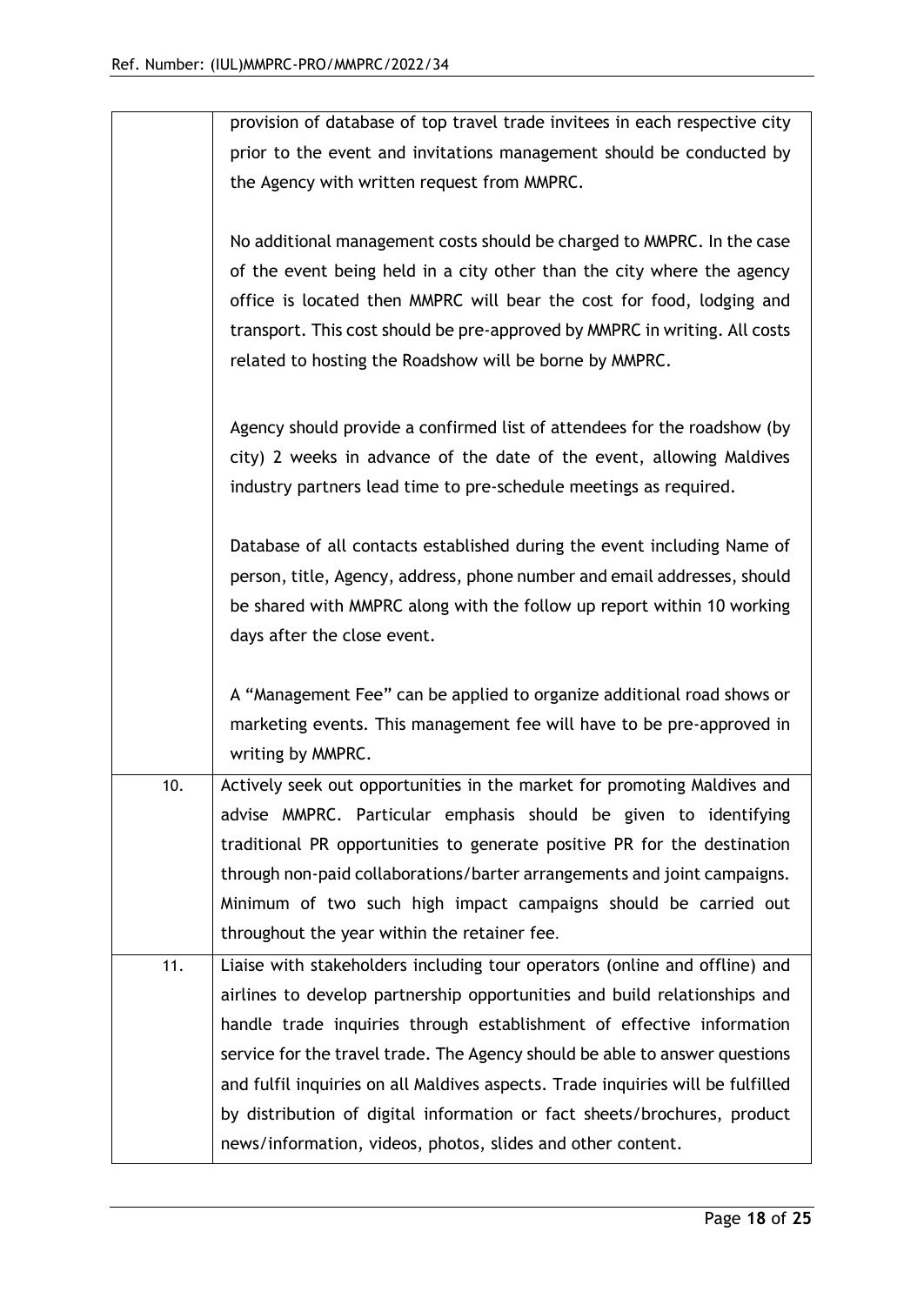|     | Actively seek out and propose a minimum of 2 (two) opportunities with<br>Airlines, at least 1 (one) for non- paid joint collaborations (e.g.: social<br>media updates/campaigns, familiarization trip support in return for<br>exposure).                                                                                                                                           |
|-----|-------------------------------------------------------------------------------------------------------------------------------------------------------------------------------------------------------------------------------------------------------------------------------------------------------------------------------------------------------------------------------------|
| 12. | Assist MMPRC with Agency-know-how to establish and maintain close<br>contact to all sectors of the travel trade industry such as tour operators,<br>travel agencies, airlines, incentive and congress organizers, major<br>commercial accounts and other potential organizations.                                                                                                   |
| 13. | Maintain media relations and actively pitch to relevant media on a regular<br>basis to generate positive coverage of the Maldives.                                                                                                                                                                                                                                                  |
| 14. | Suggest most appropriate media to be selected for destination promotion<br>and purchase media slots on behalf of MMPRC (where advised) for Agent<br>rates and coordination with MMPRC in executing the task. Assistance should<br>be provided in the content development, specifically is required in the<br>localized language. Messaging and creatives will be provided by MMPRC. |
| 15. | Propose roll-out campaign for the market for a period of one year in line<br>with the marketing strategies, assist MMPRC through professional guidance<br>to identify the most relevant tactical plan for the year and assist in<br>executing the various activities (as advised and approved by MMPRC).                                                                            |
| 16. | Serve as a liaison office in the target market between MMPRC/local<br>tourism related companies and Respective travel trade and tourism<br>industry at large of the target market.<br>Type of inquiries received, liaisons, and recommendations for efficiency<br>and improvement should be specified in the reports.                                                               |
| 17. | Assignment of dedicated telephone number and email address for<br>"Maldives" PR and travel trade inquiries. All communications should be via<br>email address created within the visit Maldives domain provided by MMPRC.                                                                                                                                                           |
| 18. | Organize in-house or virtual presentations with the most important tour<br>operators and incentive houses (minimum 4 group presentations per year)<br>to increase Maldives awareness, push destination interest for sales and<br>communicate the latest news updates with presentations.                                                                                            |
|     | If the situation allows, these meetings are to be organized at the respective                                                                                                                                                                                                                                                                                                       |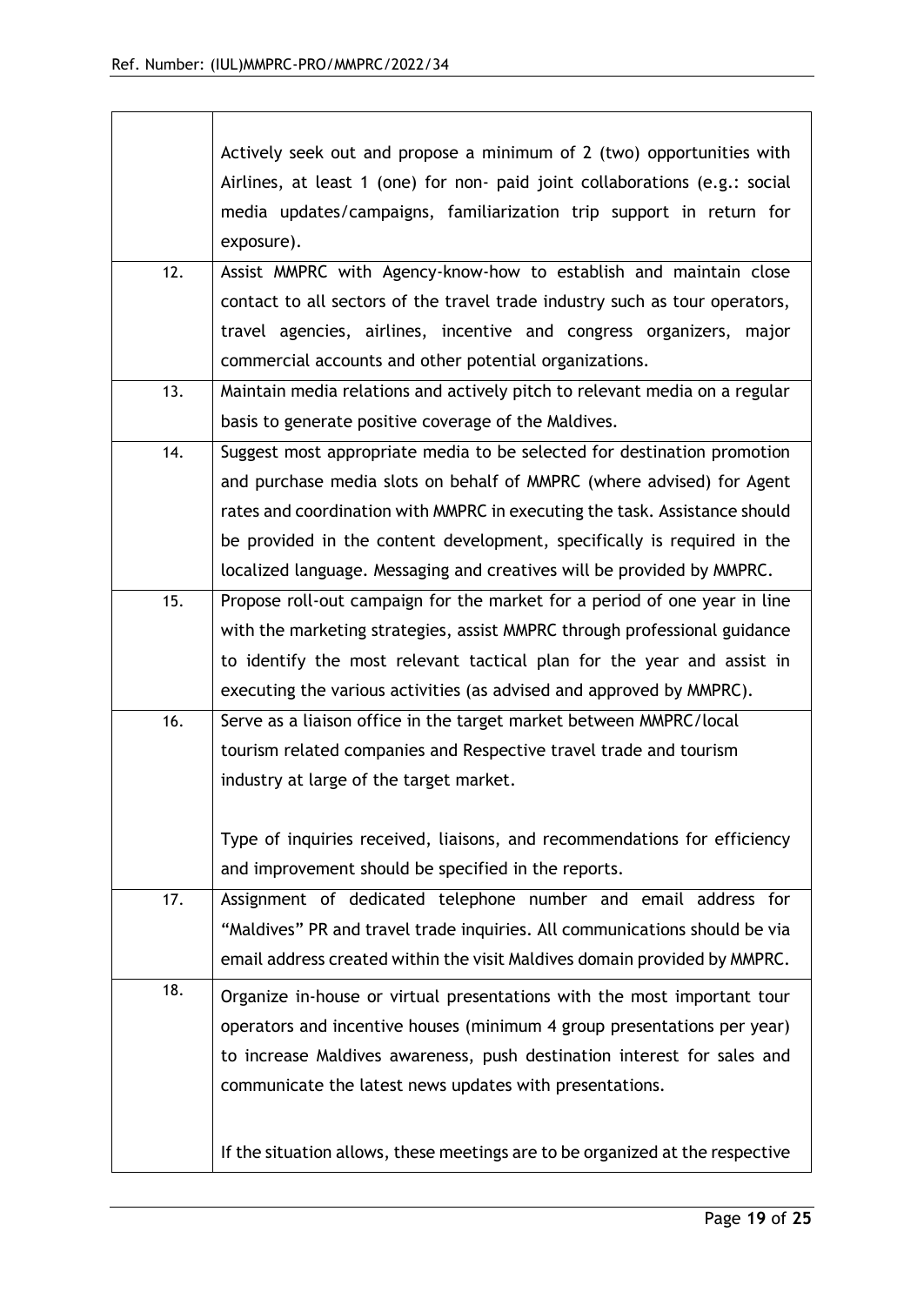|     | tour operator offices. This allows reach to all key personnel of the agency  |
|-----|------------------------------------------------------------------------------|
|     | in one session (average of 10/20 people).                                    |
| 19. | Sales calls & meetings with;                                                 |
|     | tour operators featuring the Maldives to push sales and include all<br>a)    |
|     | product segments in the brochure                                             |
|     | b) other potential tour operators to encourage them to include the           |
|     | destination in their brochure and for more people to sell the                |
|     | Maldives                                                                     |
| 20. | Sales calls & meetings with scheduled airlines and charter companies         |
|     | servicing the Maldives to develop partnership opportunities and mediate      |
|     | connection between MMPRC with potential airlines to start charter            |
|     | operations or schedule flights to Maldives (various regional airports).      |
| 21. | Postage of brochures to travel trade contacts (tour ops, travel agents,      |
|     | airlines, etc.) This will have to be pre-approved and the list of posted     |
|     | brochures to be sent to MMPRC by email.                                      |
| 22. | Conduct a bi-annual review / tour operator audit to relate the changing TO   |
|     | landscape, identify number of tour operators featuring the Maldives in       |
|     | their brochure and how PR intervention has led to increase in this number.   |
|     | This comprehensive study should feature the tour operators/product           |
|     | managers' full contact name and address, the content of the packages         |
|     | (number of room nights, category, prices, etc.) of the featured products     |
|     | (resorts/guest houses/liveaboards/hotels), connecting airlines against a     |
|     | clear picture of competitors featured and how Maldives can gain an edge.     |
| 23. | Organization of an annual media event independently or in conjunction        |
|     | with major events held in the target market. The purpose of this event is    |
|     | to provide news about the destination and to maintain a close relationship   |
|     | with the media. This should be proposed as a component of the annual         |
|     | campaign activities and approved by MMPRC. Costs for hosting the event       |
|     | will be borne by MMPRC.                                                      |
| 24. | Develop content plan, manage and run campaigns on Visit Maldives             |
|     | dedicated social accounts in localized language to the target market         |
|     | throughout the year to achieve pre-set KPIs. Costs related to                |
|     | boosting and campaigns will be borne by MMPRC.                               |
| 25. | A management fee of not more than USD 1,200 per month can be charged         |
|     | by the Agency to promote the Maldives in all social media platforms in their |
|     | respective language other than the social media platforms of MMPRC. This     |
|     |                                                                              |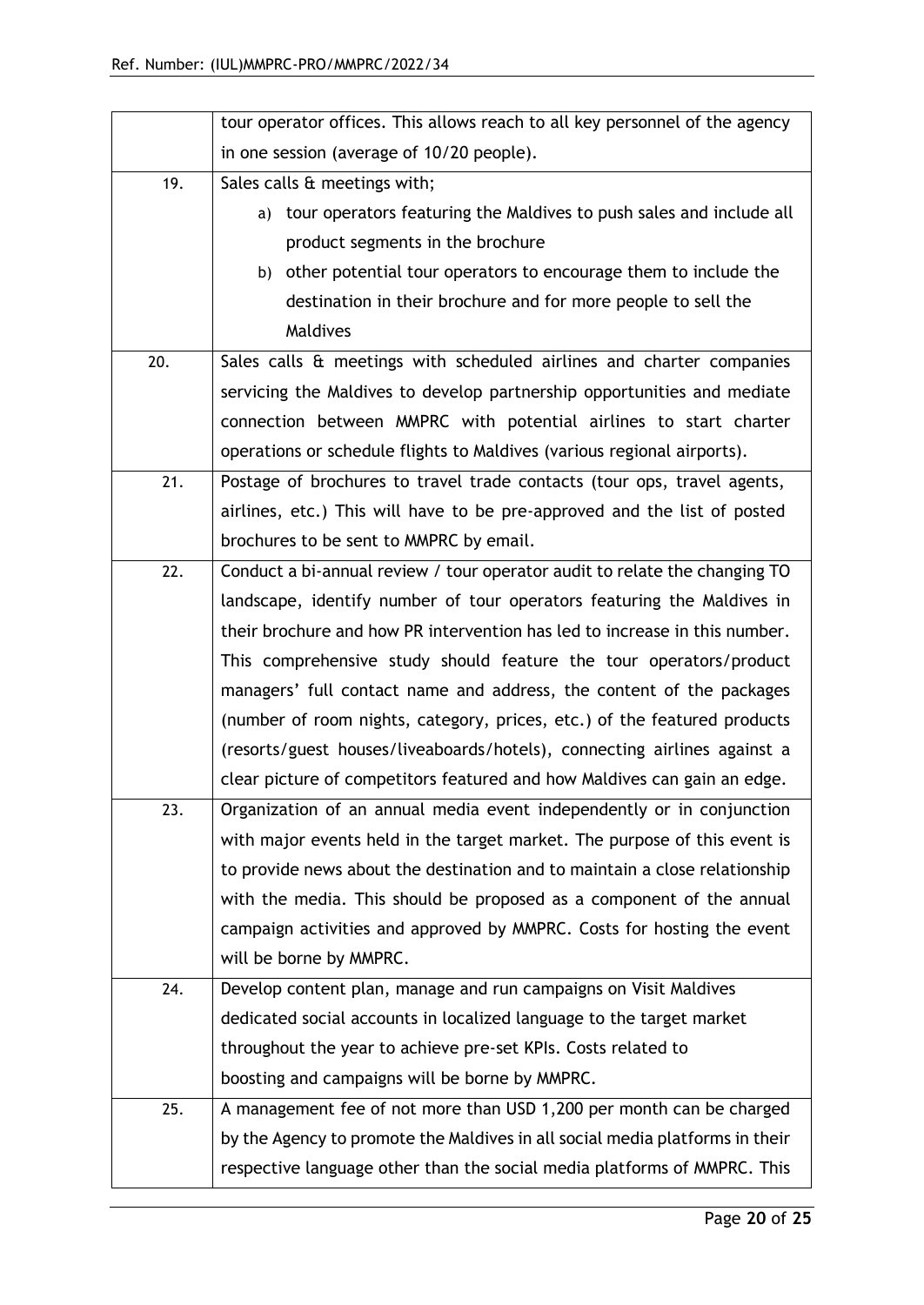|     | should include a minimum of 1 post daily and for boosting the social media   |  |  |  |  |  |  |
|-----|------------------------------------------------------------------------------|--|--|--|--|--|--|
|     | handles in local language. The actual cost has to be pre-approved in writing |  |  |  |  |  |  |
|     | with MMPRC.                                                                  |  |  |  |  |  |  |
| 26. | Measuring success: Recommend and develop a "measure of success"              |  |  |  |  |  |  |
|     | for the annual PR and Trade plan.                                            |  |  |  |  |  |  |
| 27. | Monthly meetings of all PR representatives with MMPRC in the Maldives        |  |  |  |  |  |  |
|     | on a pre-scheduled date by MMPRC as a web conference. The objective          |  |  |  |  |  |  |
|     | of the meeting would be for all PR representatives of the destination to     |  |  |  |  |  |  |
|     | meet and exchange views and to;                                              |  |  |  |  |  |  |
|     | a) Understand MMPRC's overall destination marketing directive,               |  |  |  |  |  |  |
|     | b) Educate about the latest product information and new                      |  |  |  |  |  |  |
|     | developments in the destination,                                             |  |  |  |  |  |  |
|     | c) Share information about the individual market situations,                 |  |  |  |  |  |  |
|     | d) How to streamline work in spreading consistent PR message across          |  |  |  |  |  |  |
|     | the markets of focus                                                         |  |  |  |  |  |  |
|     | e) Discuss on how to effectively address possible challenges in              |  |  |  |  |  |  |
|     | implementing most effective PR and trade strategy for the                    |  |  |  |  |  |  |
|     | destination and                                                              |  |  |  |  |  |  |
|     | How to measure the return on investment<br>f)                                |  |  |  |  |  |  |
|     | Present current issues and suggestion on how it can be solved<br>g)          |  |  |  |  |  |  |
|     |                                                                              |  |  |  |  |  |  |
|     | Respective PR Agency should present an overview of the respective            |  |  |  |  |  |  |
|     | market with latest information and suggested plan for Maldives together      |  |  |  |  |  |  |
|     | with justification as to why particular activities were chosen as well as    |  |  |  |  |  |  |
|     | suggestions on how to effectively measure ROI of each activity and           |  |  |  |  |  |  |
|     | current issues in the market with suggestions on how it can be solved.       |  |  |  |  |  |  |
| 28. | Translation and Proof reading of materials such as, but not limited          |  |  |  |  |  |  |
|     | to: newsletters, press releases, social media posts, destination guides      |  |  |  |  |  |  |
|     | provided by MMPRC to the respective language of the PR.                      |  |  |  |  |  |  |
| 29. | Appoint an Account Manager. The Account Manager should have a                |  |  |  |  |  |  |
|     | minimum of 2 years' experience.                                              |  |  |  |  |  |  |
|     | Scope of work during a crisis                                                |  |  |  |  |  |  |
| 1.  | The agency should pro-actively monitor and be the first to alert MMPRC       |  |  |  |  |  |  |
|     | on possible crisis situations which result in negative publicity to the      |  |  |  |  |  |  |
|     | destination. Timely action, professional advice on minimising the impact,    |  |  |  |  |  |  |
|     |                                                                              |  |  |  |  |  |  |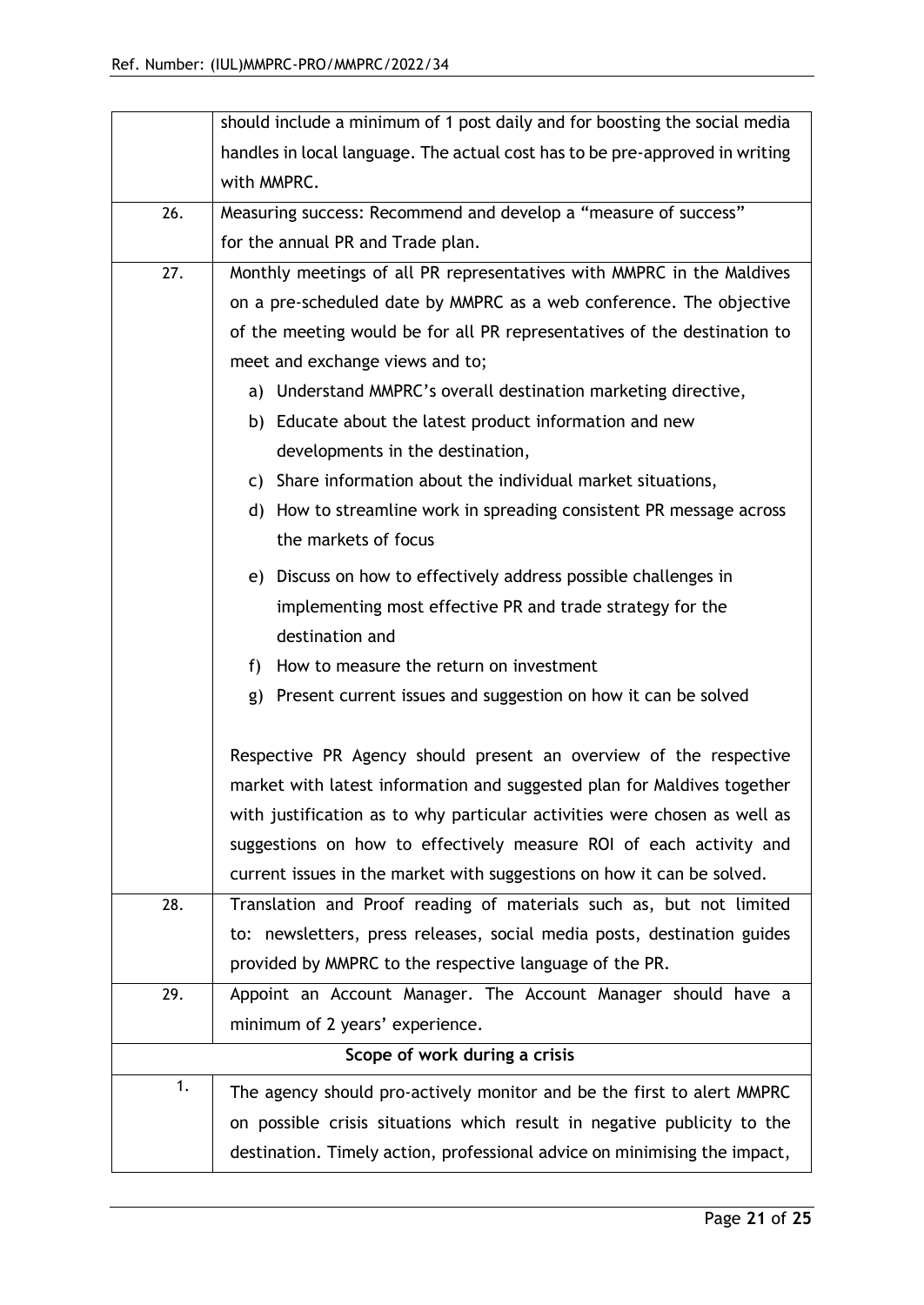|    | formulation of action plan and implementation as advised by MMPRC          |
|----|----------------------------------------------------------------------------|
|    | should be included in crisis management.                                   |
| 2. | General crisis management should include daily media monitoring,           |
|    | preparation of PR statements and proactive timely reporting in cases of    |
|    | concern within the current scope and retainer fee. In the event of a major |
|    | incident the implementation of plan and extensive media monitoring work,   |
|    | reporting, communication with stakeholders, press formulation and          |
|    | distribution, etc can be invoiced separately with prior written approval   |
|    | from MMPRC.                                                                |
| 3. | For major crisis an hourly rate should be charged, and this has to be      |
|    | mentioned in the cost breakdown provided in the proposal.                  |
| 4. | 4.1 Additional Information                                                 |
|    |                                                                            |
|    | by the bidder should include all the<br>a) The<br>price<br>quoted          |
|    | aforementioned activities mentioned in the scope and general crisis        |
|    | management. MMPRC should not be borne to pay any additional                |
|    | charge.                                                                    |
|    | b) The shortlisted parties shall make a presentation of 10 minutes with    |
|    | an additional 15 minutes for Q&A.                                          |
|    |                                                                            |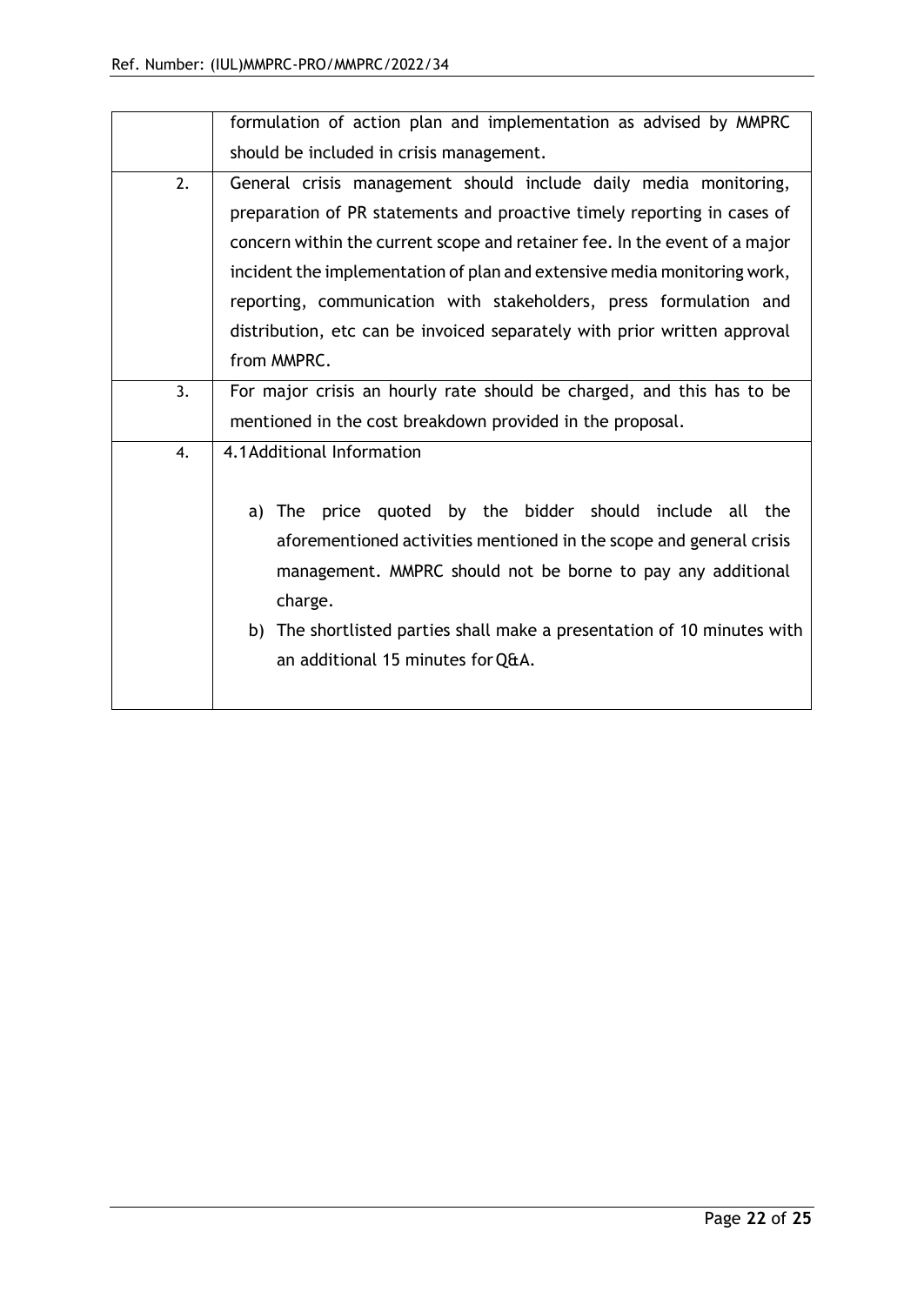|     | Section 4 - Contract Price & Payment Terms                                                                                                                                                                                                                                                                                                                                                                                                                                                                                                                                                                                                                                                                                                                                                                                                                                                                                                                                                                                                                                                                   |
|-----|--------------------------------------------------------------------------------------------------------------------------------------------------------------------------------------------------------------------------------------------------------------------------------------------------------------------------------------------------------------------------------------------------------------------------------------------------------------------------------------------------------------------------------------------------------------------------------------------------------------------------------------------------------------------------------------------------------------------------------------------------------------------------------------------------------------------------------------------------------------------------------------------------------------------------------------------------------------------------------------------------------------------------------------------------------------------------------------------------------------|
| 1.  | Payment will be made by MMPRC in the manner set out below;                                                                                                                                                                                                                                                                                                                                                                                                                                                                                                                                                                                                                                                                                                                                                                                                                                                                                                                                                                                                                                                   |
| 1.1 | In consideration of this Agreement, MMPRC will pay the Agency a monthly retainer<br>fee USD for PR and Trade activities excluding the withholding tax during the<br>period of agreement. Payment of Representation Fee shall be executed within 30<br>working days of Maldives Post Exchange of formal contract. In addition, MMPRC<br>hereby agrees to compensate the Agency for other charges and expenses as agreed<br>by both the parties.                                                                                                                                                                                                                                                                                                                                                                                                                                                                                                                                                                                                                                                               |
| 1.2 | The Agency will be compensated for its services by MMPRC upon an agreed schedule<br>of payments (including, without limitation, the scheduled contained in Section 1.1<br>hereof), including pre-approved expenses. All expenses including out of pocket<br>expenses shall be approved in advance in writing.                                                                                                                                                                                                                                                                                                                                                                                                                                                                                                                                                                                                                                                                                                                                                                                                |
| 1.3 | Invoices will be paid on a monthly basis, following MMPRC's receipt and approval<br>of the monthly status report and appropriate supporting documentation.                                                                                                                                                                                                                                                                                                                                                                                                                                                                                                                                                                                                                                                                                                                                                                                                                                                                                                                                                   |
| 1.4 | Activities arranged during major crisis must be invoiced separately with prior<br>from MMPRC.<br>approval                                                                                                                                                                                                                                                                                                                                                                                                                                                                                                                                                                                                                                                                                                                                                                                                                                                                                                                                                                                                    |
| 1.5 | Third Party Costs; Third Party Costs incurred on behalf of MMPRC shall be approved<br>in writing by MMPRC in advance. The agency will provide an estimate and quotation<br>so that payment can be provided to the Agency in advance of the date due to the<br>third party. For the purpose of this clause, Third Party Costs may include, but not<br>limited to venue rentals; outside staff hire (e.g. MCs, celebrities, models, dancers,<br>photographers, videographers, translators, guides, hostesses, drivers, etc.);<br>hardware production costs; audio-visual equipment rental; finished<br>art;<br>mechanical production; bulk printing; display materials; mail-drop services;<br>itemised long distance phone calls; entertainment, travel and accommodation for<br>the Agency's staff; outside supplier costs; photography; premiums; rights; talent;<br>bulk photocopying; bulk notional or international postage or couriers; any and all<br>services purchased from outside of the Agency; and any and all other components<br>of the public relations program not included in the Services. |
| 1.6 | Payment shall be in US Dollar/s with the mode of payment to be telegraphic<br>transferred to designated bank account upon receiving the invoices.                                                                                                                                                                                                                                                                                                                                                                                                                                                                                                                                                                                                                                                                                                                                                                                                                                                                                                                                                            |
| 1.7 | No Commission will be paid for the General Marketing and Promotional Expenses<br>or for the handling charges.                                                                                                                                                                                                                                                                                                                                                                                                                                                                                                                                                                                                                                                                                                                                                                                                                                                                                                                                                                                                |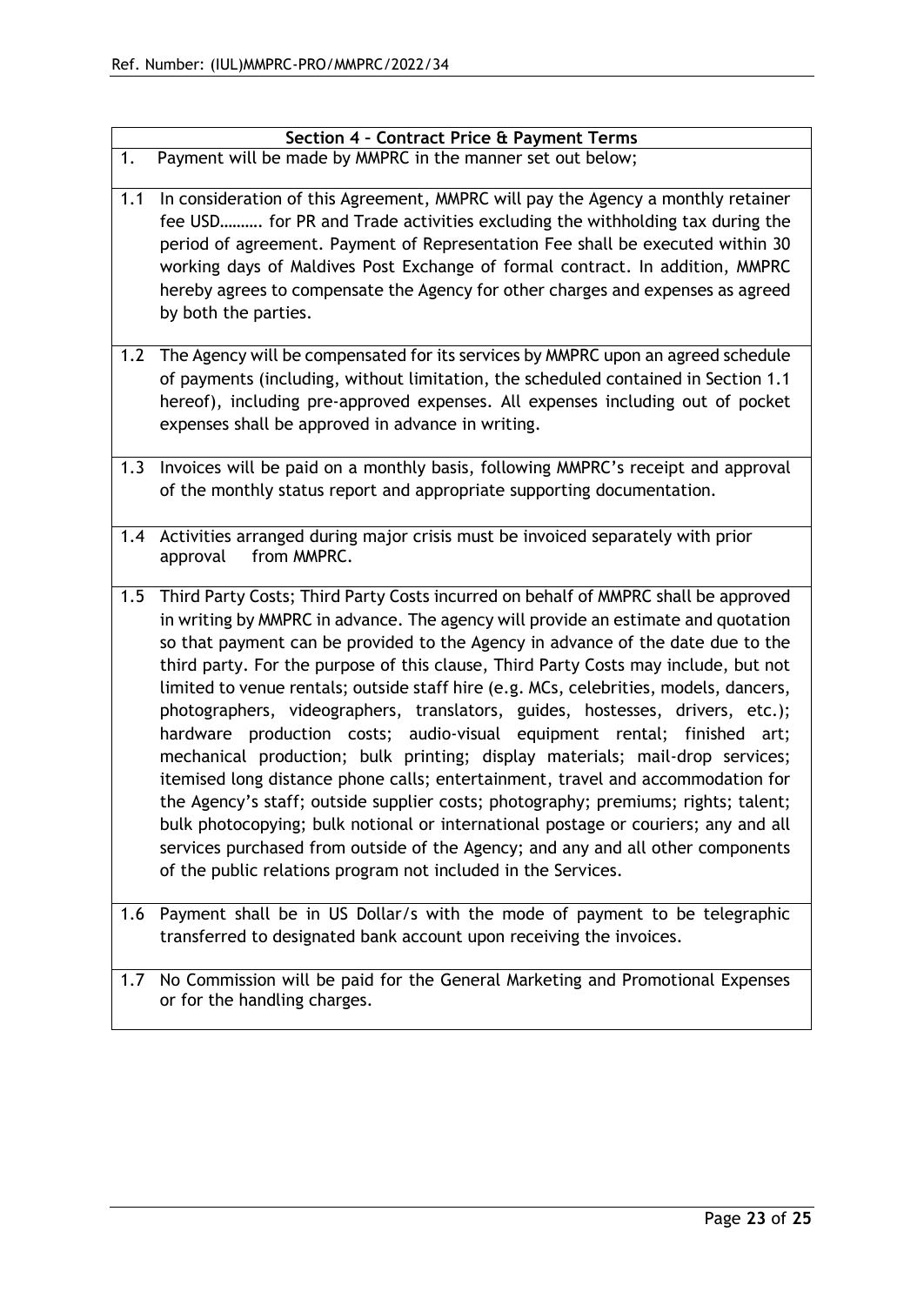|                                                                                                          |                                                                                                                                                                                                                                                                                                                                                                     |  | Section 5 - Cover Letter |  |                                                                                      |
|----------------------------------------------------------------------------------------------------------|---------------------------------------------------------------------------------------------------------------------------------------------------------------------------------------------------------------------------------------------------------------------------------------------------------------------------------------------------------------------|--|--------------------------|--|--------------------------------------------------------------------------------------|
| The Managing Director,<br>H. Zonaria, 2nd Floor,<br>Boduthakurufaanu Magu, Male'<br>Republic of Maldives | Maldives Marketing and Public Relations Corporation                                                                                                                                                                                                                                                                                                                 |  |                          |  |                                                                                      |
| Dear Sir,                                                                                                |                                                                                                                                                                                                                                                                                                                                                                     |  |                          |  |                                                                                      |
|                                                                                                          | Sub: Bid to hire an Agency to represent Maldives in German Speaking Market<br>(Germany, Switzerland & Austria) for 1 year.                                                                                                                                                                                                                                          |  |                          |  |                                                                                      |
|                                                                                                          | Having examined all the information provided, we the undersigned offer to represent<br>Maldives in German Speaking Market (Germany, Switzerland & Austria) as per the<br>requirements of the RFP (the "Works") as set out in this Bid.<br>We agree to undertake and complete the Work for a monthly retainer fee of USD<br>of the Contract Price is provided below; |  |                          |  | subjected to deduction of 10% as Withholding Tax). A summary of the annual breakdown |
|                                                                                                          |                                                                                                                                                                                                                                                                                                                                                                     |  |                          |  |                                                                                      |
| Fee $(5)$<br>Description                                                                                 |                                                                                                                                                                                                                                                                                                                                                                     |  |                          |  |                                                                                      |
| Monthly Retainer Fee                                                                                     |                                                                                                                                                                                                                                                                                                                                                                     |  |                          |  |                                                                                      |
|                                                                                                          | Major crisis management fee (per hour rate)                                                                                                                                                                                                                                                                                                                         |  |                          |  |                                                                                      |
|                                                                                                          | Note: 10% Withholding Tax will be deducted from the total invoice amount. This<br>applies to both monthly retainer fee and major crisis.<br>The details of the key personnel who shall undertake the Works are provided below;                                                                                                                                      |  |                          |  |                                                                                      |
| Name                                                                                                     | Qualification                                                                                                                                                                                                                                                                                                                                                       |  | Designation              |  | <b>Experience including</b><br>number of years                                       |
|                                                                                                          |                                                                                                                                                                                                                                                                                                                                                                     |  |                          |  |                                                                                      |
| Work.                                                                                                    | leader, who shall oversee the Work and liaise with MMPRC on all matters related to the                                                                                                                                                                                                                                                                              |  |                          |  |                                                                                      |
| <b>Registered Office Address</b>                                                                         |                                                                                                                                                                                                                                                                                                                                                                     |  |                          |  |                                                                                      |